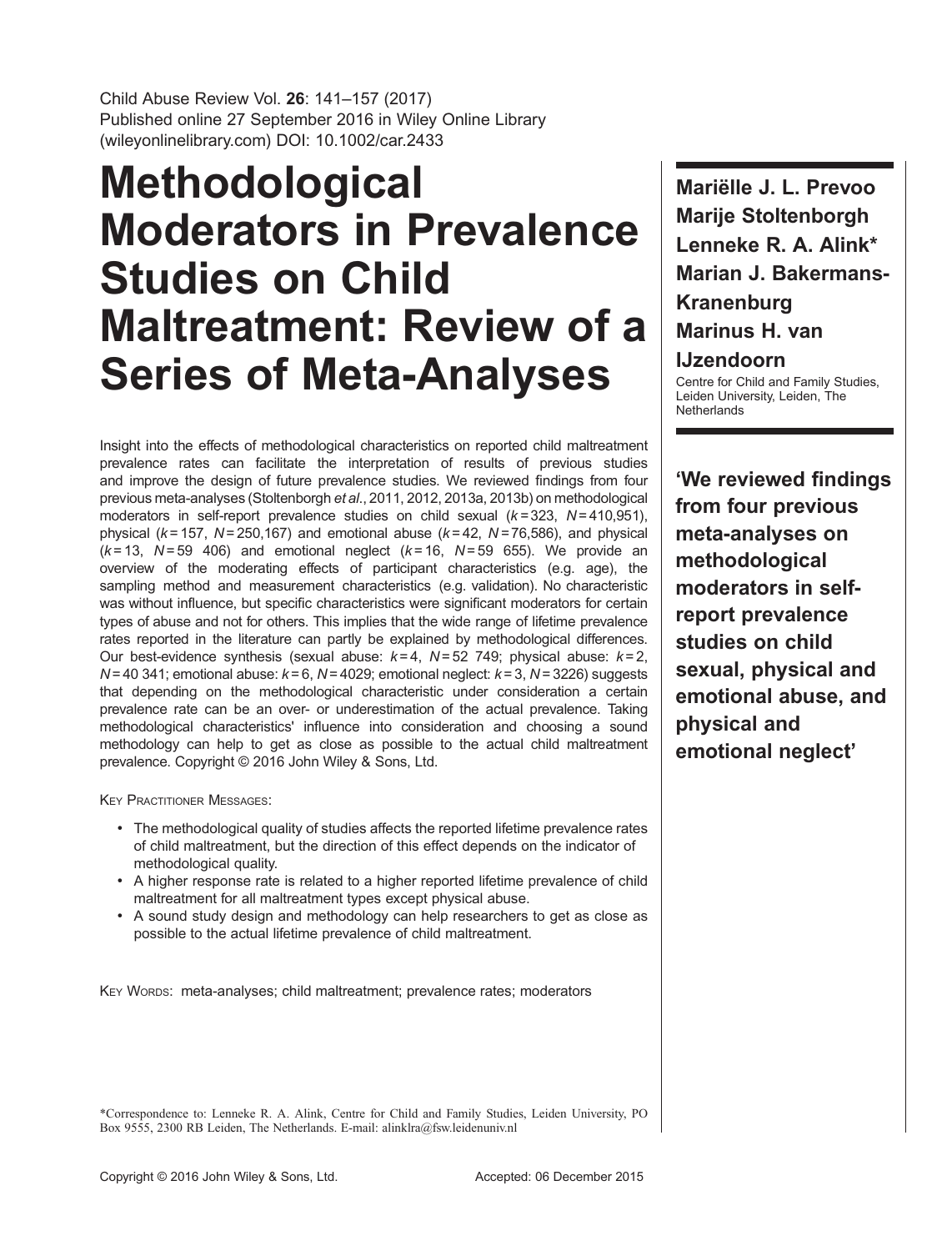# Introduction

'The range of published prevalence rates is substantial'

'Characteristics of the study samples and the procedures used to collect child maltreatment data may also affect the outcomes of prevalence studies'

'Prevalence rates … can be influenced by characteristics of the study participants other than continent and gender'

The prevalence of various types of child maltreatment has been studied around the world. The range of published prevalence rates is, however, substantial; some studies report a lifetime prevalence of nearly zero per cent (e.g. Sibert et al., 2002) while others show that almost 90 per cent of the population studied have been victims (e.g. Meston et al., 1999). In a previous publication, we reported overall global prevalence rates for the different types of maltreatment (Stoltenborgh et al., 2015). We showed that prevalence rates based on informant studies, in which reports of professionals were used, were much lower than those based on self-report studies, in which reports of victims themselves or their parents were used. In addition, prevalence rates were comparable across continents, except for sexual abuse which was reported more often in Australia and North America than in Asia and Europe for girls, and more often in Africa than in Asia, Europe and North America for boys. We also showed that there were no gender differences in the lifetime prevalence of different types of child maltreatment, again except for sexual abuse which was reported more often for girls than boys.

However, the large range of prevalence rates cannot be fully explained by these factors. Characteristics of the study samples and the procedures used to collect child maltreatment data may also affect the outcomes of prevalence studies and may partly explain the wide range of prevalence rates reported in previous studies. In the current review, we aim to clarify the role of such methodological characteristics by providing an overview of the moderator effects found in previous meta-analyses on the self-reported lifetime prevalence of child sexual abuse (Stoltenborgh et al., 2011), physical abuse (Stoltenborgh et al., 2013a), emotional abuse (Stoltenborgh et al., 2012), and physical and emotional neglect (Stoltenborgh et al., 2013b).

# Participant Characteristics

The prevalence rates reported in different studies can be influenced by characteristics of the study participants other than continent and gender, as previously reported (Stoltenborgh et al., 2015). Prevalence rates can be higher for families under problematic economic circumstances, because economic hardship can cause stress which in turn increases the likelihood of child maltreatment (Stith et al., 2009). Family stress can also be increased by a large family size (Euser et al., 2010). In low-resource countries, both of these risk factors are more common, and prevalence rates in low-resource countries are therefore expected to be higher. Another participant characteristic reviewed is the type of respondent. Whether the sample consists of adults or children may make a difference to the prevalence rates. Recall bias is an important issue in retrospective reports on maltreatment experiences in their childhood by adult respondents, and this bias can lead to more false-negative reports (Hardt and Rutter, 2004) and may thus decrease the prevalence rate. On the other hand, prevalence rates can be increased by the fact that adults report about a longer period of time, covering the whole range of childhood when they report about childhood abuse experiences, whereas children are still in their childhood, and report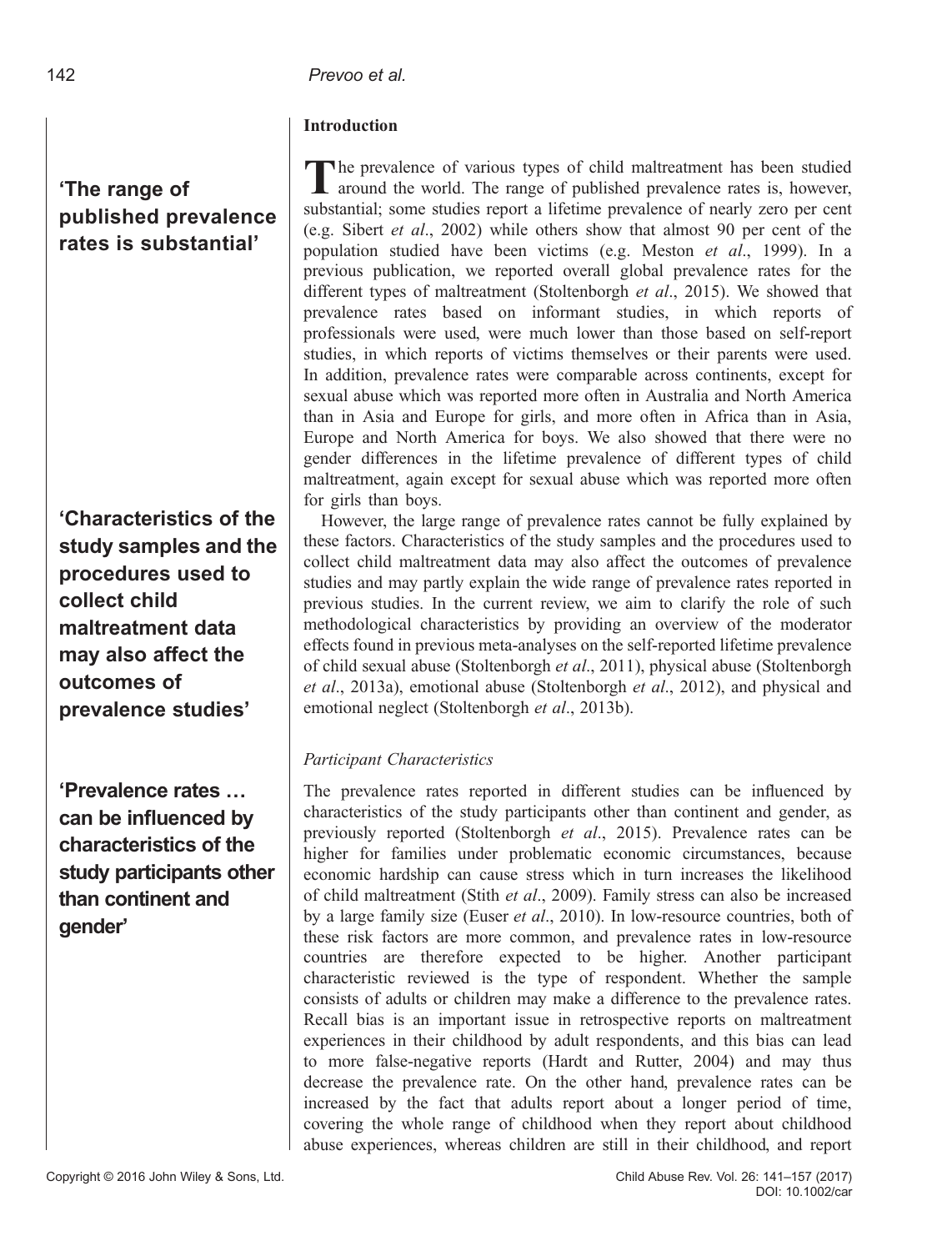on a shorter period of time that is behind them. In addition, adults may be made aware by others of abuse that they do not remember themselves, whereas children may be considered too young to be exposed to such information from their past.

#### Sampling Method

The type of sample, the method used to recruit the study sample, the response rate and the size of the sample are also potential moderators. College samples generally report lower prevalence rates, possibly because they form a group with better psychological health compared to random samples representing the general population (Goldman and Padayachi, 2000). In addition, the risk of response bias in college samples may be higher because respondents in these samples are likely to be more aware of the study's aims (Stoltenborgh *et al.*, 2011). Also, the risk of biased results is larger for convenience than randomised samples (Barel *et al.*, 2010). Regarding the response rate and the sample size, samples with a higher response rate and larger samples are a better representation of the population and provide more precise lifetime prevalence estimates (Stoltenborgh et al., 2012).

#### Measurement Characteristics

The measurement sensitivity of an instrument depends on its validity, definition, type and the number of questions. If an instrument is validated, researchers can be confident that they are using an instrument that measures what it is supposed to measure. Prevalence rates based on validated instruments will thus be more reliable, but whether a non-validated instrument results in higher or lower prevalence rates cannot be predicted. Depending on the width of the definition of a certain maltreatment type that a study uses, there will be more or fewer childhood experiences that match this definition and that will be reported as maltreatment. Studies using a broader definition are expected to gather higher prevalence rates. The type of instrument used to measure maltreatment and the number of questions included in the instrument can also influence the reported lifetime prevalence of child maltreatment. Previous reviews and meta-analyses show contradicting results, with some finding that the prevalence rates are higher when interviews are used compared to selfreport questionnaires and others not finding these differences (Goldman and Padayachi, 2000; Pereda et al., 2009). When maltreatment is investigated by means of multiple questions, these questions are likely to be more sensitive than a single question. Using multiple questions can therefore result in higher prevalence rates.

#### The Current Study

The World Health Organization (WHO) (1999) provides definitions of the different types of child maltreatment in their Report of the Consultation on Child Abuse Prevention. Sexual abuse is defined as:

'the involvement of a child in sexual activity that he or she does not fully comprehend, is unable to give informed consent to, or for which the child is not developmentally prepared and cannot give consent, or that violate the laws or social taboos of society.' (p. 15)

Copyright © 2016 John Wiley & Sons, Ltd. Child Abuse Rev. Vol. 26: 141–157 (2017)

'Adults may be made aware by others of abuse that they do not remember themselves'

'Samples with a higher response rate and larger samples provide more precise lifetime prevalence estimates'

'Whether a nonvalidated instrument results in higher or lower prevalence rates cannot be predicted'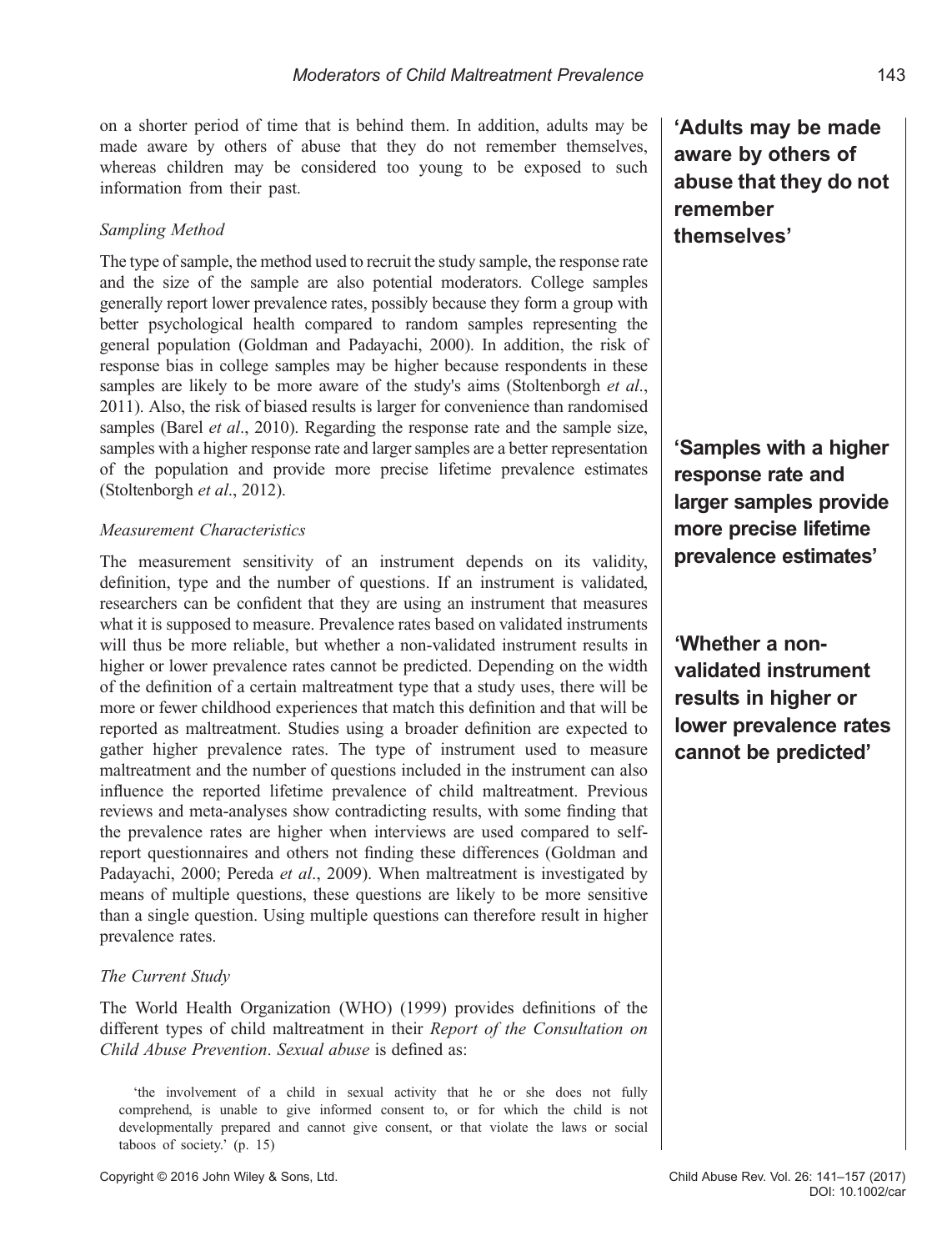### 144 Prevoo et al.

Physical abuse is defined as:

'that which results in actual or potential physical harm from an interaction or lack of an interaction, which is reasonably within the control of a parent or person in a position of responsibility, power or trust.' (p. 15)

Emotional abuse is defined as:

'the failure to provide a developmentally appropriate, supportive environment, including the availability of a primary attachment figure, so that the child can develop a stable and full range of emotional and social competencies commensurate with her or his personal potentials and in the context of the society in which the child dwells.' (p. 15)

Neglect is defined as:

'the failure to provide for the development of the child in all spheres: health, education, emotional development, nutrition, shelter, and safe living conditions, in the context of resources reasonably available to the family or caretakers and causes or has a high probability of causing harm to the child's health or physical, mental, spiritual, moral or social development.' (p. 15)

The actual definitions used in studies on child maltreatment sometimes vary from those provided by the WHO.

For each of these types of maltreatment, the current paper provides a metaanalytic overview of the potential moderating effects in self-report prevalence studies of the participant characteristics economic development, the type of respondent (adult or child), the characteristics of the sampling method (sampling procedure, type of sample, response rate and sample size) and the measurement characteristics validation of the instrument, the definition of abuse, the type of instrument and the number of questions. In addition, the influence of the overall methodological quality based on the sampling procedure, response rate, sample size and validation of the instrument is analysed in a best-evidence synthesis. The overview is restricted to self-report studies because the number of informant studies is insufficient (see Stoltenborgh et al., 2015). Insight into the moderating effects of methodological characteristics facilitates the interpretation of results of previous prevalence studies and the design of future prevalence studies.

# Method

# Meta-Analyses

The methods used for the literature search and meta-analytical computation of effect sizes included in our review are described in detail in a previous review paper regarding the lifetime prevalence of child maltreatment (Stoltenborgh et al., 2015). In short, to find relevant studies reporting on the prevalence rates of the particular type of maltreatment under study, each of the meta-analyses included a systematic search of the electronic databases PubMed, Online Contents, Picarta, ERIC, PsychInfo and Web of Science, the specialised journals Child Abuse & Neglect and Child Maltreatment, and the references of collected papers, dissertations and book chapters. Studies were included:

'The actual definitions used in studies on child maltreatment sometimes vary from those provided by the WHO'

'The overview is restricted to selfreport studies because the number of informant studies is insufficient'

'Each of the metaanalyses included a systematic search of electronic databases and specialised journals'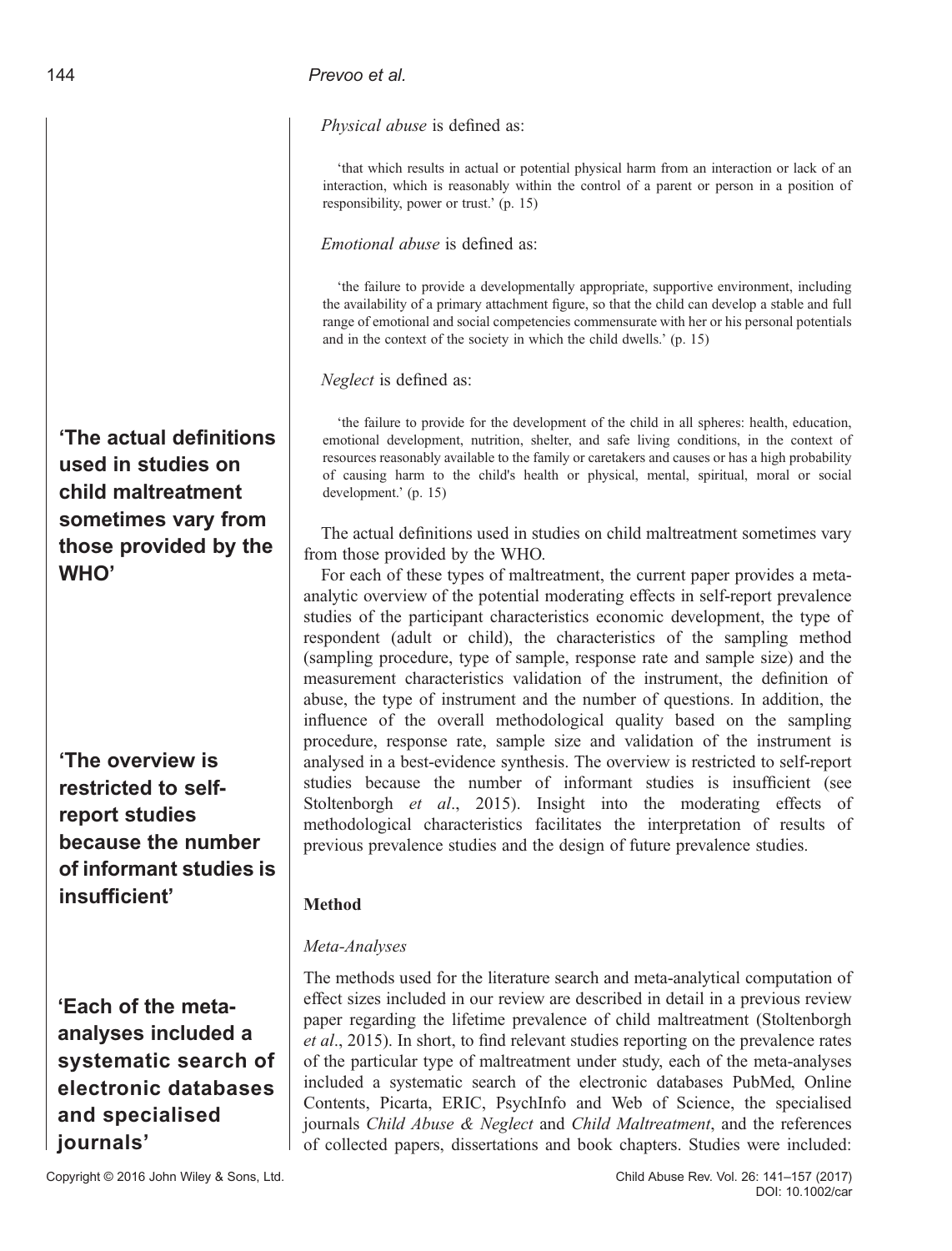(a) if they were published between January 1980 and January 2008; (b) if the prevalence of the type of maltreatment under study was reported in terms of proportions at the child level (not at the family level); (c) if victims were under the age of 18 years; (d) if samples were non-clinical; and (e) if sufficient data were provided to determine the prevalence as well as the sample size.

In the previous meta-analyses, the Comprehensive Meta-Analysis program (Borenstein et al., 2005) was used to compute overall prevalence rates based on logit event rates. In total, 323 independent samples reporting on the selfreported lifetime prevalence of child sexual abuse  $(N= 410.951)$ , 157 on physical abuse ( $N= 250,167$ ), 42 on emotional abuse ( $N= 76,586$ ), 13 on physical neglect  $(N= 59, 406)$  and 16 independent samples reporting on the lifetime prevalence of child emotional neglect  $(N= 59 655)$  were meta-analysed in our previous studies (Stoltenborgh et al., 2011, 2012, 2013a, 2013b). Random effects models were used for significance tests. We prefer to use random effects models, because, unlike fixed models, random models allow for random differences between studies that are not associated with sampling error and thus point to different study populations (Borenstein *et al.*, 2010).

Interrater agreement between the coders for moderators and outcome variables was assessed in all of the previous meta-analyses. For all types of abuse, interrater agreement was satisfactory (mean kappas for categorical variables 0.74–0.89, mean agreement 86–93%; mean intra-class correlations for continuous variables 0.92–0.95).

Potential differences in combined effect sizes between specific subsets of studies based on methodological characteristics were tested in moderator analyses with random effects models (Borenstein et al., 2007). Q-statistics and their p-values were used to determine whether effect sizes varied as a function of the methodological characteristics under study. Only subgroups that consisted of at least four studies were included in the moderator analyses (Bakermans-Kranenburg et al., 2003). For those moderators that were tested in meta-regression analyses, z-statistics and their p-values were used to determine whether the moderation was significant. Because the confidence intervals of the overall prevalence rates of sexual abuse for boys and girls did not overlap (Stoltenborgh et al., 2011), separate effect sizes for boys and girls were reported for this type of maltreatment.

#### Participant Characteristics

Participant characteristics were tested as potential moderators for all types of maltreatment (Stoltenborgh et al., 2011, 2012, 2013a, 2013b). The economic development of the country that the sample originated from was coded as high resource or low resource according to the World Economic Outlook database (International Monetary Fund, 2010). In addition, we coded whether the respondent reporting about child maltreatment was a child (or adolescent) or an adult. In the case of sexual and physical abuse, an adult respondent could also be a parent.

#### Sampling Method

Characteristics of the sampling method were tested as moderators for all types of maltreatment (Stoltenborgh et al., 2011, 2012, 2013a, 2013b). The type of sample was coded as cohort (e.g. group of respondents from the same birth 'Random effects models were used for significance tests'

'For all types of abuse, interrater agreement was satisfactory'

'Participant characteristics were tested as potential moderators for all types of maltreatment'

'The type of sample was coded as cohort, college, high school and population samples, or samples originating from a specific occupational group'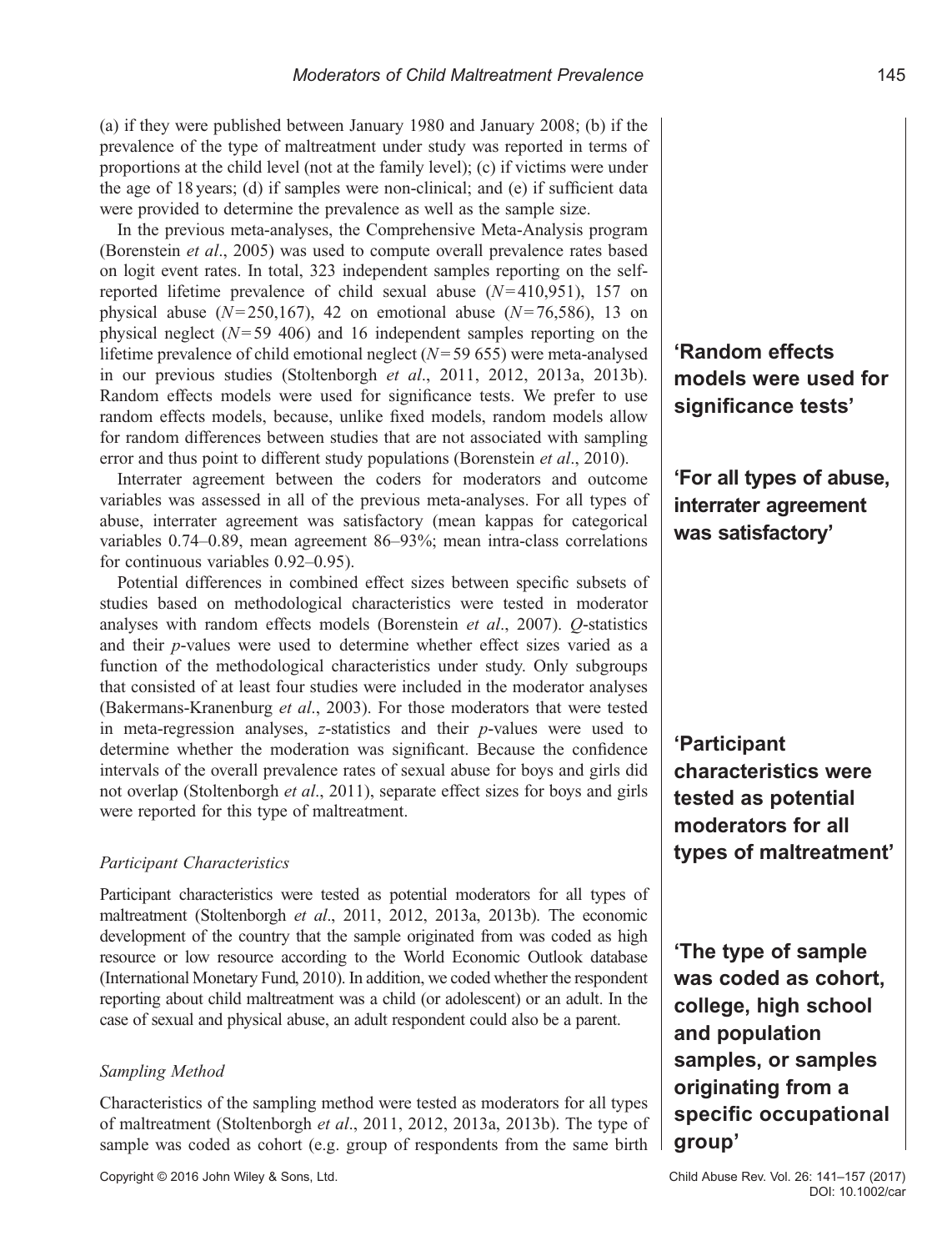year), college, high school and population samples (i.e. randomly drawn from the population as a whole), or samples originating from a specific occupational group. The sampling procedure was coded as convenience sampling or randomised sampling. In the meta-analyses on physical and emotional abuse, an additional category of modified randomised samples (e.g. stratified random sample or birth cohort) was coded. All of the studies on sexual abuse used modified randomised samples. Of the studies on physical neglect that were coded as (modified) randomised, three were modified randomised, whereas for emotional neglect one of the studies coded as (modified) randomised used a modified form of randomisation. The response rate and sample size were continuous variables included in meta-regression analyses for physical and emotional abuse. For sexual abuse and neglect, these variables were included in the analyses as categorical variables based on recoding of the continuous variables.

# Measurement Characteristics

The measurement characteristics validation of the instrument, the definition of abuse, the type of instrument and the number of questions were tested as potential moderators for all types of maltreatment (Stoltenborgh et al., 2011, 2012, 2013a, 2013b). Several aspects of the measurement instrument were coded. For many of the moderators, the limited number of studies on the lifetime prevalence of child physical and emotional neglect did not allow for a differentiation in more than two categories for this type of child maltreatment (see Table 1).

Whether or not the instrument was validated was coded on the basis of how this was reported in the prevalence study in which the instrument had been used. The definition of abuse was coded as being broader than the definition used in the Third National Incidence Study (NIS-3; Sedlak, 2001), according to this definition, or stricter than the definition. The NIS-3 definitions describe specific behaviours for each type of abuse. The type of instrument was coded as interview or questionnaire. For all maltreatment types except neglect, this coding was further differentiated into face-to-face interview, telephone interview, paper-and-pencil questionnaire or computerised questionnaire.

The number of questions included in the instrument was initially scored as a continuous variable. For physical and emotional abuse, the potential moderating effect of this variable was tested by means of meta-regression. For sexual abuse, the number of questions was recoded into three categories based on the  $33<sup>rd</sup>$  and  $67<sup>th</sup>$  percentile score (fewer than 3, 3–7, 8 or more) and for neglect into two categories (1 or 2, 3 or more).

# Best-Evidence Synthesis

A best-evidence synthesis (Slavin, 1995) was used to determine the prevalence rates for all types of abuse based on a selected set of studies that used an optimal methodology as indicated by their sampling procedure, sample size, response rate and the use of a validated instrument. A priori criteria were set for these four indicators of methodological quality to determine which studies used a sound methodology. Studies were included as best evidence if (modified) random sampling was used, if the sample size was sufficient to find the mean prevalence rate with a confidence interval of five per cent, if the response rate was within the highest quartile and if a validated instrument was used.

'Measurement characteristics validation of the instrument, the definition of abuse, the type of instrument and the number of questions were tested as potential moderators'

'A best-evidence synthesis was used to determine the prevalence rates for all types of abuse'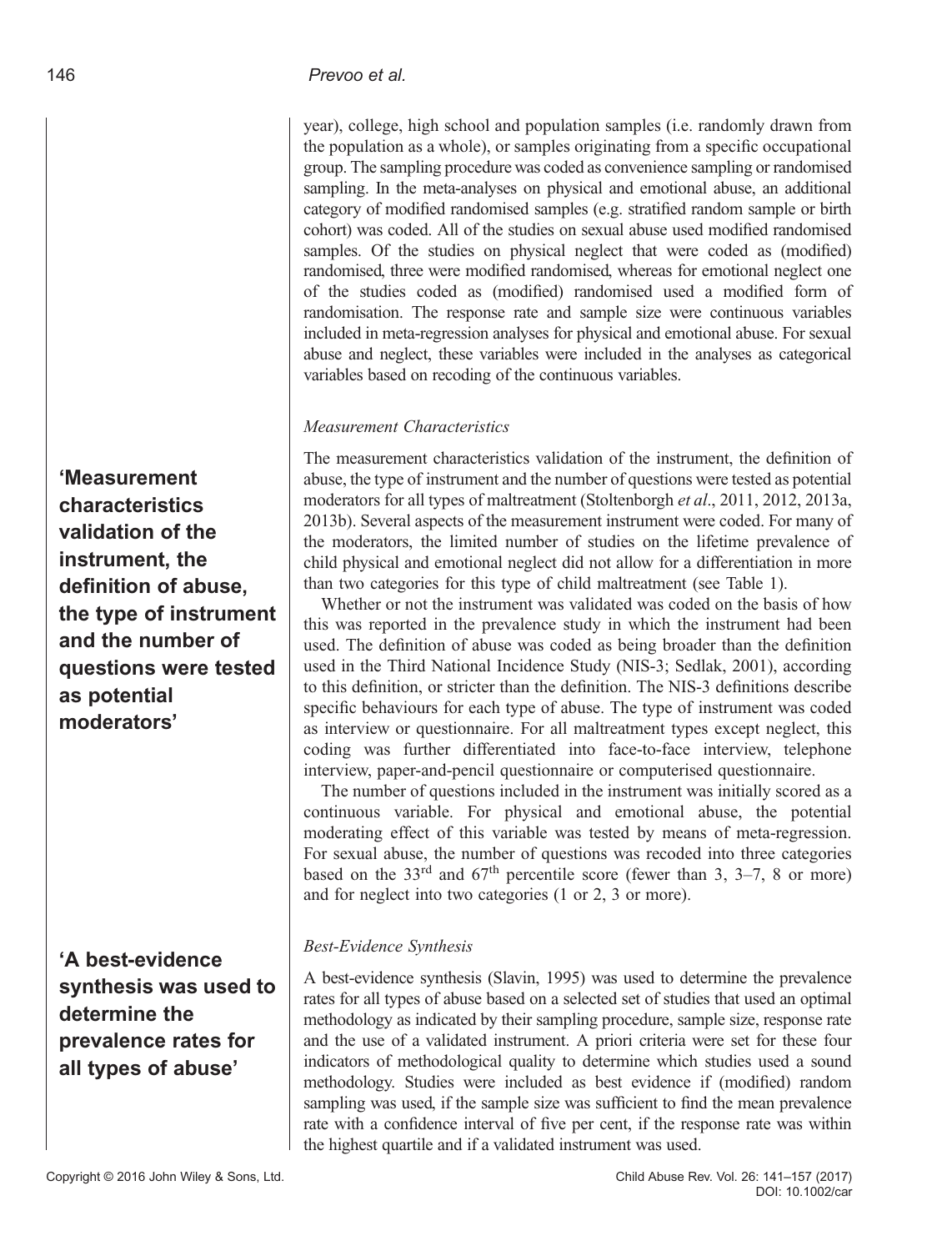|                                                |                |                  |                            | Sexual abuse    |                                      |                                           |                                                        | Physical abuse                       |                                                |                | Emotional abuse                        |                                         |                               | Physical neglect  |               |                 | Emotional neglect |                |
|------------------------------------------------|----------------|------------------|----------------------------|-----------------|--------------------------------------|-------------------------------------------|--------------------------------------------------------|--------------------------------------|------------------------------------------------|----------------|----------------------------------------|-----------------------------------------|-------------------------------|-------------------|---------------|-----------------|-------------------|----------------|
|                                                |                | girls            |                            |                 | boys                                 |                                           |                                                        |                                      |                                                |                |                                        |                                         |                               |                   |               |                 |                   |                |
|                                                | x              | $\geq$           | $\%$                       | k               | $\geq$                               | $\%$                                      | k                                                      | $\geq$                               | $\delta_0'$                                    | k              | $\geq$                                 | $\%$                                    | x                             |                   | $\delta_0'$   | k               | $\geq$            | $\delta_0'$    |
| Total sample size                              | 193            | 216071           | 18.0                       | 104             | 142675                               | 7.4                                       | 157                                                    | 250 167                              | 22.6                                           | 42             | 76586                                  | 36.3                                    | $\mathbf{r}$                  | $\frac{N}{59406}$ | 16.3          | 16              | 59655             | 18.4           |
| Participant characteristics                    |                |                  |                            |                 |                                      |                                           |                                                        |                                      |                                                |                |                                        |                                         |                               |                   |               |                 |                   |                |
| Economic development<br>- high resource        |                | 196830           |                            |                 |                                      |                                           |                                                        |                                      |                                                |                |                                        |                                         | 13                            | 59 406            | 16.3          |                 |                   |                |
| - low resource                                 | 19             | 19 241           | 18.3<br>15.9               | $\frac{51}{13}$ | 138 398<br>4277                      | $6.8$<br>14.0                             | $\frac{40}{17}$                                        | 805<br>860<br><b>80</b><br>13        | 23.2<br>18.5                                   | 32             | 69 414<br>7172                         | 34.0<br>43.9                            |                               |                   |               | $\frac{13}{10}$ | 58 072<br>1583    | 17.2<br>28.5   |
| Respondent <sup>a</sup>                        |                |                  |                            |                 |                                      |                                           |                                                        |                                      |                                                |                |                                        |                                         |                               |                   |               |                 |                   |                |
| $- a dult$                                     | 156            | 124 449          | 18.4<br>17.3               | 78              | 99769<br>42017                       | $6.6$<br>4.7                              |                                                        |                                      |                                                | $\frac{5}{11}$ | 67590                                  | 31.9                                    | $\overline{z}$ $\overline{z}$ | 57 376            | $22.7$<br>1.4 | $\frac{13}{3}$  | 57 681<br>1974    | 14.4<br>46.8   |
| $-$ child                                      | 36             | 90889            |                            |                 |                                      |                                           | $114$<br>$34$                                          | 13851<br>$\frac{28}{58}$             | 0<br>0<br>0<br>0<br>0<br>0<br>0<br>0<br>0<br>0 |                |                                        |                                         |                               |                   |               |                 |                   |                |
| - parent                                       |                |                  |                            |                 |                                      |                                           |                                                        |                                      |                                                |                |                                        |                                         |                               |                   |               |                 |                   |                |
| Sampling method<br>Type of sample <sup>b</sup> |                |                  |                            |                 |                                      |                                           |                                                        |                                      |                                                |                |                                        |                                         |                               |                   |               |                 |                   |                |
| $-cohort$                                      |                | 43 932           | 19.5                       |                 | 5590                                 |                                           |                                                        |                                      |                                                |                |                                        |                                         |                               |                   |               |                 |                   |                |
| $-college$                                     |                |                  |                            |                 |                                      |                                           |                                                        |                                      |                                                |                |                                        |                                         |                               |                   |               |                 |                   |                |
| - high school                                  | 1388           | 31 642<br>30 164 |                            |                 |                                      |                                           |                                                        |                                      |                                                |                |                                        |                                         |                               |                   |               |                 |                   |                |
| - occupational group                           |                | 7691             | $19.9$<br>$19.5$<br>$20.8$ |                 |                                      |                                           |                                                        | 24.8885                              |                                                | $0 - 9 - 8$    |                                        |                                         |                               |                   |               |                 |                   |                |
| $-p$ opulation                                 | 69             | 81985            | 16.0                       | 277748          | 18 574<br>26 971<br>43 208<br>36 026 |                                           | $\begin{array}{c}\n 2 \\  3 \\  2 \\  3\n \end{array}$ | 38533                                | 17.9<br>40.3<br>17.6<br>20.2                   |                | $4406$ $41482$ $41482$ $41482$ $41532$ | 9 1 1 9 1 9<br>9 1 9 1 9 1<br>9 1 9 1 9 |                               |                   |               |                 |                   |                |
| Sampling procedure <sup>c</sup>                |                |                  |                            |                 |                                      |                                           |                                                        |                                      |                                                |                |                                        |                                         |                               |                   |               |                 |                   |                |
| $-$ convenience                                | 106            | 60308            | 19.1                       | 53              | 76953<br>65722                       | 10.3                                      |                                                        |                                      |                                                |                | 60 035<br>4967<br>11 584               |                                         | $\sim$ $\sim$                 | 42712<br>16694    | 37.9<br>6.5   | $\sim$ $\sim$   | 52 397<br>7258    | $14.6$<br>24.3 |
| - (modified) random                            | 86             | 155711           | 16.9                       |                 |                                      |                                           | $87$ 36                                                |                                      |                                                | $25$ $7$ $0$   |                                        |                                         |                               |                   |               |                 |                   |                |
| Response rate <sup>d</sup><br>$-$ random       |                |                  |                            |                 |                                      |                                           |                                                        | 70 843<br>60 755<br>59 584<br>Slope: | $25.8$<br>$18.2$<br>$20.2$<br>$0.00$           |                | Slope:                                 | $40.3$<br>$52.9$<br>$19.0$<br>0.05      |                               |                   |               |                 |                   |                |
| $-10W$                                         | 51             | 59139            | 20.4                       |                 |                                      |                                           |                                                        |                                      |                                                |                |                                        |                                         | $\infty$                      | 58 176            | 7.8           | $\sigma$        | 56 253            | 12.1           |
| $-$ moderate                                   |                | 65 601<br>72 091 |                            | 25<br>32<br>27  | 70 781<br>50 039<br>15 852           | $\frac{6.1}{5.0}$                         |                                                        |                                      |                                                |                |                                        |                                         |                               |                   |               |                 |                   |                |
| $-$ high                                       | 48             |                  | 14.9<br>18.8               |                 |                                      |                                           |                                                        |                                      |                                                |                |                                        |                                         | $\Omega$                      | 1230              | 43.3          | 5               | 3059              | 43.8           |
| Sample size <sup>d</sup>                       |                |                  |                            |                 |                                      |                                           |                                                        | Slope:                               | 0.00                                           |                | Slope:                                 | 0.00                                    |                               |                   |               |                 |                   |                |
| $-$ small $\,$                                 |                | 9733             | 22.0<br>19.0<br>13.0       | 228             | 4760                                 | $\frac{0}{2}$ $\frac{0}{7}$ $\frac{4}{4}$ |                                                        |                                      |                                                |                |                                        |                                         | $\overline{ }$                | 2197              | 34.7          | $\Box$          | 3946              | 16.5           |
| $-$ medium                                     | 54<br>55<br>55 | 34 215           |                            |                 | 13 804<br>124 111                    |                                           |                                                        |                                      |                                                |                |                                        |                                         |                               |                   |               |                 |                   |                |
| $-\ln$ ge                                      |                | 172 123          |                            |                 |                                      |                                           |                                                        |                                      |                                                |                |                                        |                                         | $\circ$                       | 57 209            | 5.7           | 5               | 55 709            | 22.9           |
|                                                |                |                  |                            |                 |                                      |                                           |                                                        |                                      |                                                |                |                                        |                                         |                               |                   |               |                 |                   |                |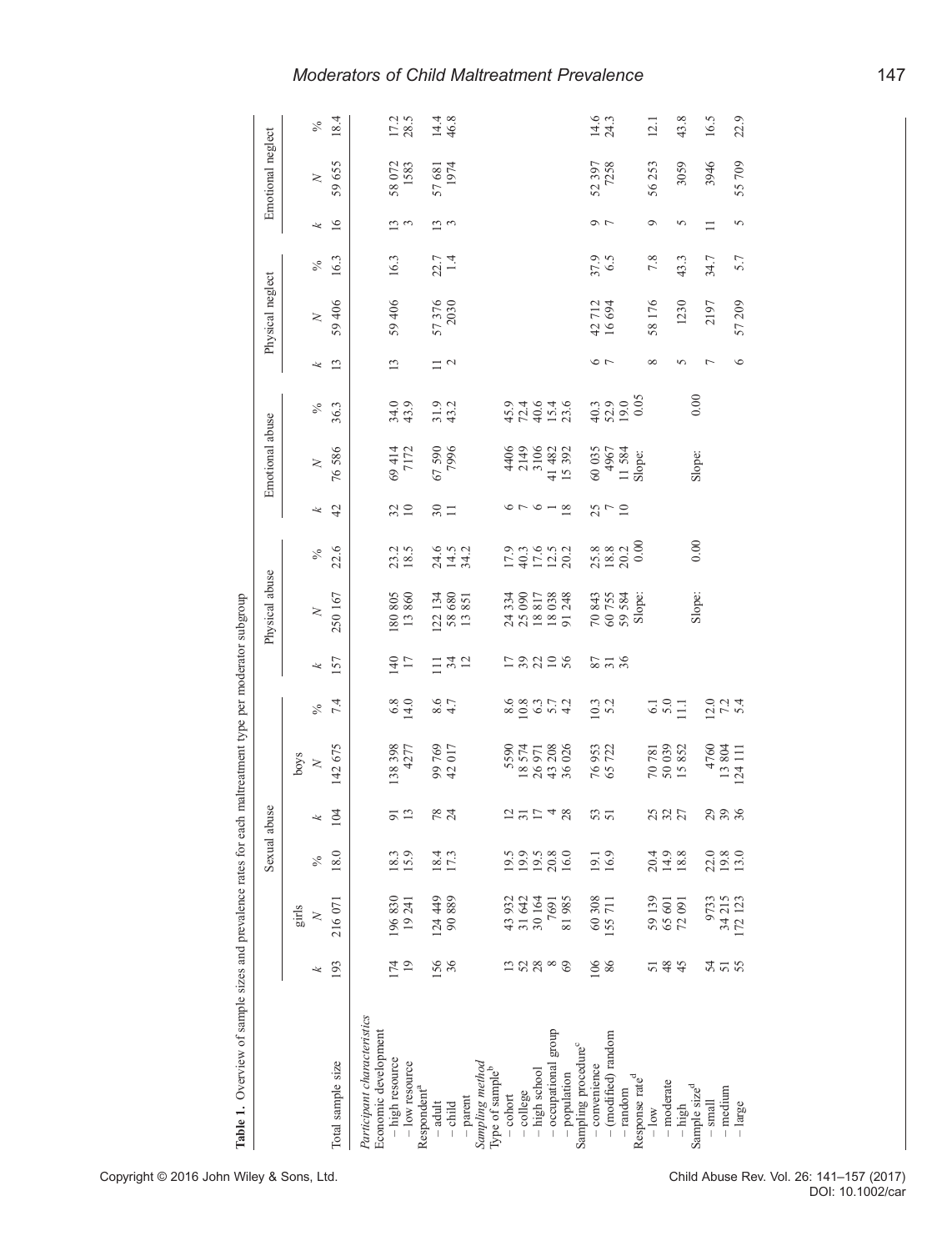|                                                                                                                                                                                                                                                   |     |                             | Sexual ab | use            |                                                                                                              |               |                | Physical abuse              |      |      | Emotional abuse |                                                |               | Physical neglect |                 |                 | Emotional neglect |      |
|---------------------------------------------------------------------------------------------------------------------------------------------------------------------------------------------------------------------------------------------------|-----|-----------------------------|-----------|----------------|--------------------------------------------------------------------------------------------------------------|---------------|----------------|-----------------------------|------|------|-----------------|------------------------------------------------|---------------|------------------|-----------------|-----------------|-------------------|------|
|                                                                                                                                                                                                                                                   |     | girls                       |           |                | boys                                                                                                         |               |                |                             |      |      |                 |                                                |               |                  |                 |                 |                   |      |
|                                                                                                                                                                                                                                                   |     |                             |           |                | $\geq$                                                                                                       | $\%$          | x              | $\geq$                      | $\%$ | x    | $\geq$          | $\%$                                           | ×             | $\geq$           | $\%$            | x               | $\geq$            | $\%$ |
| Total sample size                                                                                                                                                                                                                                 | 193 | 216 071                     | 18.0      | $\beta$        | 142 675                                                                                                      | 7.4           | 157            | 250 167                     | 22.6 | 42   | 76586           | 36.3                                           | $\frac{3}{2}$ | 59406            | 16.3            | $\overline{16}$ | 59655             | 18.4 |
| Measurement characteristics<br>Instrument validated                                                                                                                                                                                               |     |                             |           |                |                                                                                                              |               |                |                             |      |      |                 |                                                |               |                  |                 |                 |                   |      |
| $-y$ es                                                                                                                                                                                                                                           |     | 68899                       | 18.1      |                | 29 124                                                                                                       | 9.0           |                | 80583                       | 26.1 | 23   | 8392            | 42.2                                           | ↽             | 2197             | 34.7            | 4               | 1257              | 14.2 |
| $-100$                                                                                                                                                                                                                                            | 112 | 142 622                     | 17.6      | 26             | 110655                                                                                                       | 6.6           | $\overline{5}$ | 112163                      | 20.0 | 18   | 67837           | 28.7                                           | $\circ$       | 57 209           | 5.7             | 12              | 58 398            | 20.0 |
| Definition <sup>e</sup>                                                                                                                                                                                                                           |     |                             |           |                |                                                                                                              |               |                |                             |      |      |                 |                                                |               |                  |                 |                 |                   |      |
| - broader than NIS-3                                                                                                                                                                                                                              | 59  | 44 365                      | 19.1      |                | 70 949                                                                                                       | 7.0           | 28             | 33 434                      | 45.1 | 4    | 4417            | 34.6                                           |               |                  |                 |                 |                   |      |
| $-$ stricter than NIS-3                                                                                                                                                                                                                           | 5   | 82 403<br>71 117            |           | 3807           | 51 320                                                                                                       | $6.9$<br>10.7 | $\overline{0}$ | 135 244                     | 22.7 | 33   | 77066           | 40.1                                           |               |                  |                 |                 |                   |      |
| - according to NIS-3                                                                                                                                                                                                                              | 47  |                             | 21.2      |                | 906<br>$\Box$                                                                                                |               |                |                             |      |      |                 |                                                |               |                  |                 |                 |                   |      |
| Type of instrument <sup>1</sup>                                                                                                                                                                                                                   |     |                             |           |                |                                                                                                              |               |                |                             |      |      |                 |                                                |               |                  |                 |                 |                   |      |
| - interview face-to-face                                                                                                                                                                                                                          |     |                             | 17.4      |                | 8645                                                                                                         | 6.5           |                | 31 230                      | 16.7 |      | 3040<br>3741    |                                                | 3             | 2208             |                 | 4               | 4724              | 30.4 |
| - interview telephone                                                                                                                                                                                                                             |     |                             |           | $\frac{11}{2}$ | 21 149                                                                                                       |               | 29.28          |                             |      |      |                 |                                                |               |                  | 4.6             |                 |                   |      |
| - questionnaire paper                                                                                                                                                                                                                             | 127 | 21 889<br>33 727<br>139 125 | 13.8      |                | 98 008                                                                                                       | 5.4           |                | 31 486<br>104 267<br>24 110 | 28.5 | 5623 | 62 540          | $44.9$<br>$78.9$<br>$71.8$<br>$71.8$<br>$0.10$ |               |                  |                 |                 |                   |      |
| - questionnaire computer                                                                                                                                                                                                                          |     | 10 082                      | 9.7       | $\circ$        | 12 252                                                                                                       | 4.5           | $\infty$       |                             | 16.7 |      | 5738            |                                                | $\infty$      | 56 231           | 23.2            | $\circ$         | 53764             | 21.3 |
| Number of questions <sup>8</sup>                                                                                                                                                                                                                  |     |                             |           |                |                                                                                                              |               |                | Slope:                      | 0.17 |      | Slope:          |                                                |               |                  |                 |                 |                   |      |
| $-$ under $3$                                                                                                                                                                                                                                     | 43  |                             | 12.0      |                | 73 051                                                                                                       | 4.8           |                |                             |      |      |                 |                                                | 4             | 54 340           | $\overline{51}$ | $\overline{ }$  | 55796             | 14.1 |
| $-3$ to 7                                                                                                                                                                                                                                         | 49  | 94548<br>60761              | 19.9      | 2821           | 33808                                                                                                        | 10.4          |                |                             |      |      |                 |                                                |               |                  |                 | Γ               |                   | 21.0 |
| 8 and over                                                                                                                                                                                                                                        | 47  | 26807                       | 22.5      |                | 425<br>$\overline{1}$                                                                                        | 7.9           |                |                             |      |      |                 |                                                | $\infty$      | 4888             | 24.6            |                 | 3569              |      |
| The category parent as respondent was only coded for physical abuse.<br>In the original publication on the prevalence of sexual abuse,<br>$k =$ number of studies, $N =$ number of respondents.                                                   |     |                             |           |                | the moderator analyses with type of sample were not reported.                                                |               |                |                             |      |      |                 |                                                |               |                  |                 |                 |                   |      |
| Response rate and Sample size were coded in three categories for sexual abuse and two for neglect (low to moderate/high), and were continuous for other types.<br>The category modified random sampling was only coded for<br>$\ddot{\circ}$<br>ರ |     |                             |           |                | physical and emotional abuse.                                                                                |               |                |                             |      |      |                 |                                                |               |                  |                 |                 |                   |      |
| Type of instrument was coded in two categories for neglect (interview/questionnaire) and four for other types of abuse.<br>Definition was coded in three categories for sexual abuse and<br>O                                                     |     |                             |           |                | two for other types of abuse (broader than NIS-3/NIS-3 or stricter). NIS-3 = Third National Incidence Study. |               |                |                             |      |      |                 |                                                |               |                  |                 |                 |                   |      |
| Number of questions was coded in three categories for sexual abuse and two for neglect (under 3/3 or more), and was continuous for other types. Differences in totals of k are due to the exclusion from the                                      |     |                             |           |                |                                                                                                              |               |                |                             |      |      |                 |                                                |               |                  |                 |                 |                   |      |

moderator analysis of studies with missing values or subgroups with k

 $\frac{4}{\sqrt{2}}$ 

Table 1. (Continued) Table 1. (Continued)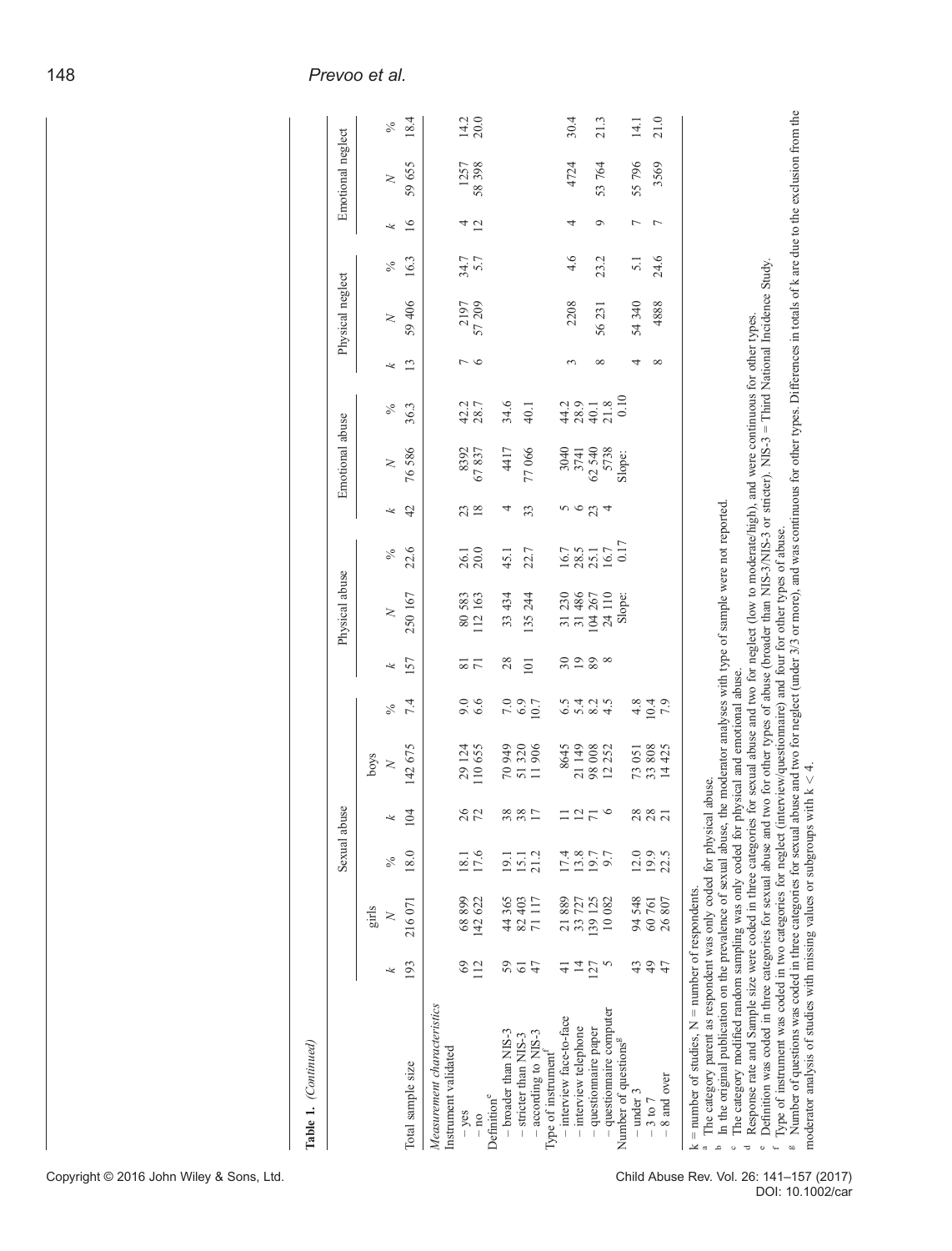For sexual and physical abuse, there were sufficient studies that met these criteria and could be included in best-evidence analyses. Unfortunately, there were too few studies with sound methodology based on all four characteristics of methodological quality for emotional abuse, and physical and emotional neglect. Therefore, we adapted our best-evidence criteria for these types of maltreatment and included studies in the analyses if at least three of the four indicators of methodological quality were present. This enabled us to conduct best-evidence analyses for emotional abuse and emotional neglect as well. However, even with this more lenient criterion there was only one study that could be considered best evidence for physical neglect and a best-evidence synthesis could thus not be conducted for this maltreatment type.

#### **Results**

Significant moderator effects were found for all the methodological characteristics tested. Table 2 provides an overview of the methodological moderators for sexual, physical and emotional abuse, and physical and emotional neglect.

#### Moderation Effects of Participant Characteristics

The economic development of the country was a significant moderator only for the lifetime prevalence of child sexual abuse as reported by boys, with boys from low-resource countries reporting more sexual abuse than boys from high-resource countries. The type of respondent was also a significant moderator for sexual abuse as reported by boys and for physical abuse. For both types of maltreatment, adult respondents reported higher prevalence rates than child respondents.

#### Moderation Effects of the Sampling Method

The type of sample was a significant moderator for physical and emotional abuse, with studies using college samples reporting the highest prevalence rates. The sampling procedure was a significant moderator for sexual abuse as reported by boys, emotional abuse and physical neglect. In convenience samples, higher prevalence rates were reported than in (modified) randomised samples. Response rate was a significant moderator for all maltreatment types except physical abuse. Prevalence rates were higher in studies in which the response rate was higher. Sample size was a significant moderator for sexual abuse and physical neglect. Studies with smaller samples reported higher prevalence rates.

#### Moderation Effects of Measurement Characteristics

The validation of the instrument was a significant moderator for physical neglect. Higher prevalence rates of physical neglect were reported when the instrument was validated. The definition of abuse was a significant moderator for sexual abuse as reported by girls and for physical abuse. Higher rates of abuse were reported when a broader definition was used than when a stricter definition was used. The type of instrument was a significant moderator for

'Significant moderator effects were found for all the methodological characteristics tested'

'The type of sample was a significant moderator for physical and emotional abuse'

# 'Higher prevalence rates of physical neglect were reported when the instrument was validated'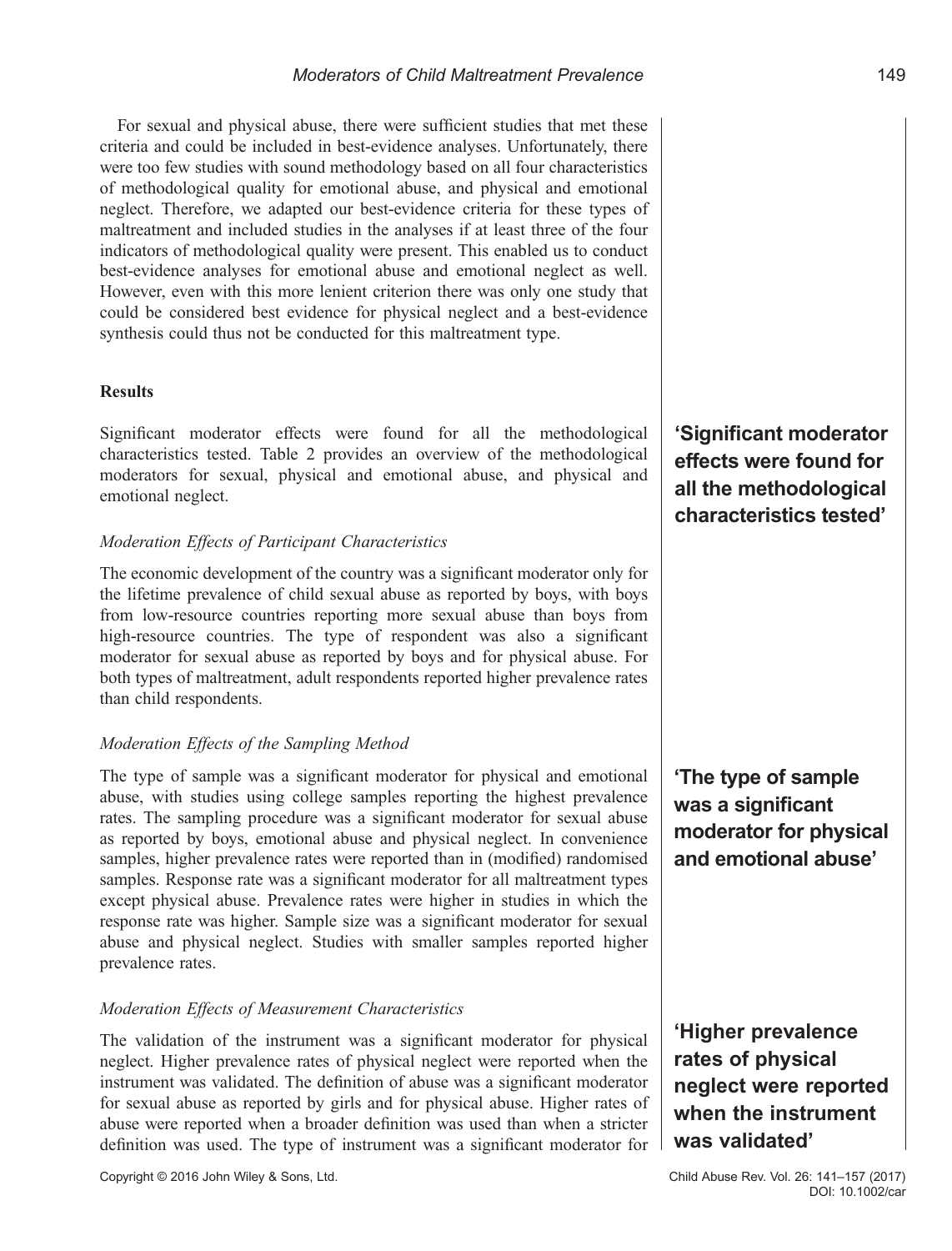|                                                |                                  |              | Sexual abuse | Physical abuse             | Emotional abuse      | Physical neglect      | Emotional neglect |
|------------------------------------------------|----------------------------------|--------------|--------------|----------------------------|----------------------|-----------------------|-------------------|
|                                                | Direction of effect <sup>a</sup> | Q/z<br>girls | Q/z<br>poys  | Q/z                        | Q/z                  | Q/z                   | Q/z               |
| Participant characteristics                    |                                  |              |              |                            |                      |                       |                   |
| Economic development                           | Low resource $>$ high            | 0.89         | $7.02**$     | 0.84                       | 0.98                 |                       |                   |
| Respondent                                     | Adult > child                    | 0.30         | $6.84*$      | $11.60***$                 | 1.56                 |                       |                   |
|                                                |                                  |              |              |                            |                      |                       |                   |
| Sampling method<br>Type of sample <sup>b</sup> | Collected                        |              | $21.93**$    | $27.57**$                  | 16.15**              |                       |                   |
| Sampling procedure                             | Convenience > random             | 4.10<br>1.93 | $12.31**$    |                            |                      |                       | 2.42              |
| Response rate                                  | Higher > lower                   | $6.40*$      | 10.09**      | $3.37$<br>$1.05$<br>$0.56$ | $7.80*$<br>3.73**    | $22.55***$<br>61.18** | 35.90**           |
| Sample size                                    | Smaller > larger                 | $25.50**$    | $12.35***$   |                            | 1.12                 | 50.01 **              | 0.79              |
| Measurement characteristics                    |                                  |              |              |                            |                      |                       |                   |
| Instrument validated                           | Yes $>$ no                       | 0.07         | 1.82         | 3.23                       |                      | 50.01 **              | 0.67              |
| Definition                                     | Broader > stricter               | $8.72***$    |              | $17.24***$                 | 2.32<br>0.13<br>2.38 |                       |                   |
| Type of instrument <sup>c</sup>                |                                  | $10.52*$     | 2.57<br>3.75 | 5.66                       |                      |                       | 10.94 **          |
| Number of questions                            | More > fewer                     | 30.11**      | 5.95         | $7.73**$                   | 1.57                 | 19.19**               | 2.10              |
| $*_{p} < 0.01$<br>$*_p$ < 0.05                 |                                  |              |              |                            |                      |                       |                   |

contrasts. Shaded data indicate significant moderator effects; blank cells indicate that the influence of the moderator was not tested for a specific type of abuse.<br>"Same direction for all maltreatment types for which the

cDirection of effect of the type of instrument for girls' sexual abuse: paper-and-pencil questionnaires >> face-to-face or phone interviews > $>$  computer questionnaires. Direction of effect of the type of instrument for emotional neglect: interviews >questionnaires.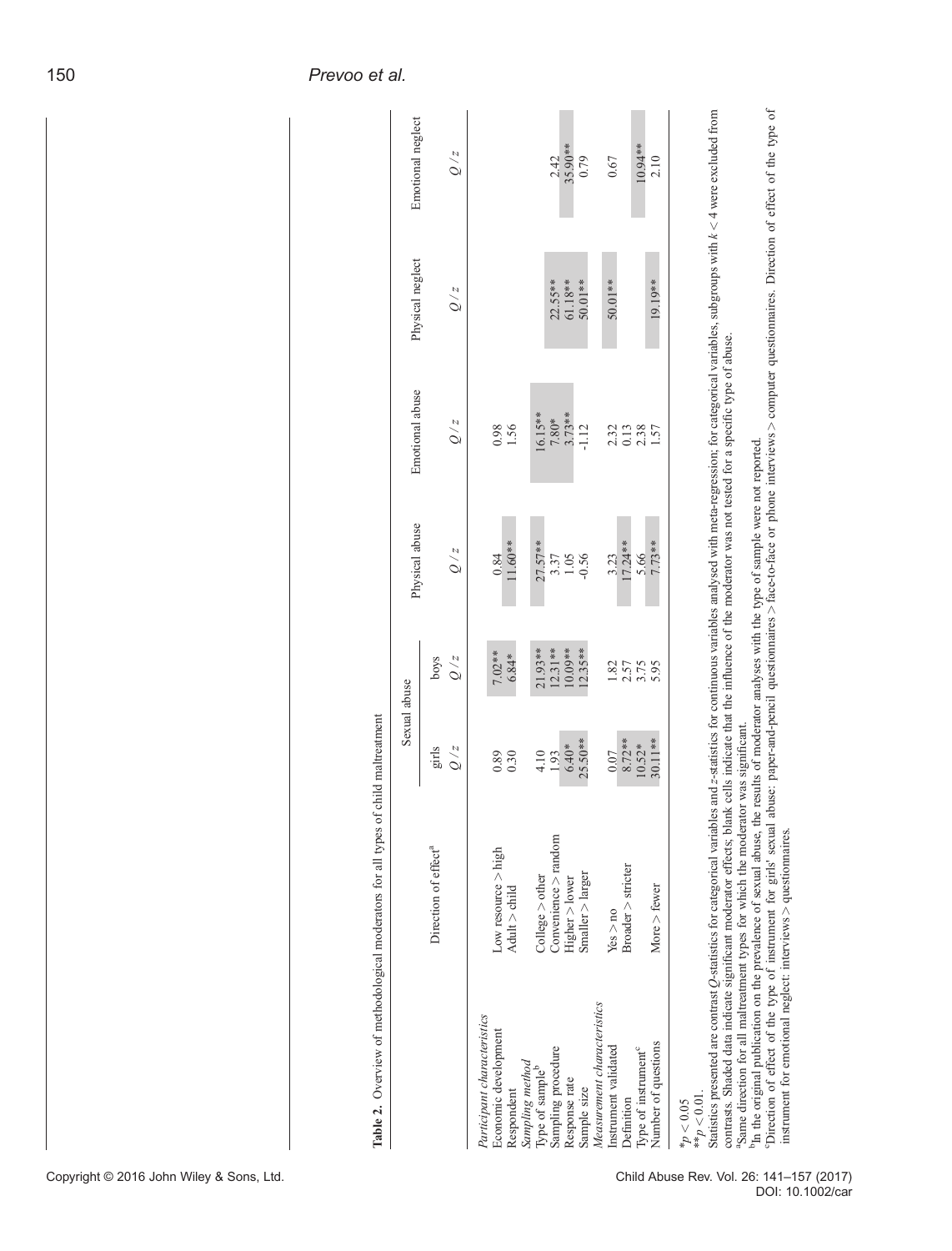sexual abuse as reported by girls and emotional neglect. Prevalence rates of sexual abuse for girls were highest when paper-and-pencil questionnaires were used, lowest for computer questionnaires and intermediate with face-to-face or telephone interviews. For emotional neglect, higher prevalence rates were reported when interviews were used as compared to questionnaires. The number of questions was a significant moderator for sexual abuse as reported by girls, physical abuse and physical neglect. Higher prevalence rates were reported when the instrument included more questions.

#### Best-Evidence Synthesis

Four studies on the lifetime prevalence of child sexual abuse and two on the lifetime prevalence of child physical abuse met our best-evidence criteria. Three of the studies on sexual abuse prevalence provided separate reports for female samples. Furthermore, six studies on the lifetime prevalence of child emotional abuse and three on the lifetime prevalence of child emotional neglect met our somewhat more lenient best-evidence criteria for these types of abuse. Characteristics of the studies included in our best-evidence synthesis are provided in Table 3. Results of this best-evidence synthesis are presented in Table 4. The best-evidence prevalence rates of 21.6 per cent for physical abuse and 34.0 per cent for emotional abuse were both within the confidence intervals around the point estimate for the total set of studies (Stoltenborgh et al., 2012, 2013a). However, the best-evidence prevalence rates of 9.8 per cent for sexual abuse overall and 13.8 per cent for sexual abuse among females was below the lower limit of the confidence intervals of the total set of studies (Stoltenborgh et al., 2011), and the best-evidence prevalence rate of 26.1 per cent for emotional neglect was higher than the upper limit of the confidence interval around the point estimate for the total set of studies (Stoltenborgh et al., 2013b).

#### Discussion

Our review of meta-analyses reveals that the prevalence rates of various types of child maltreatment found in different studies are affected by methodological characteristics. The effects of each of the moderators were specific for some types of maltreatment and not for others, and the moderators that affected the prevalence rates were different for each type of maltreatment. In Figure 1, an overview is given of the potential effect of choices made when setting up a study on the prevalence rate.

Higher prevalence rates of sexual abuse are reported by boys in low-resource countries, which are in line with the previous finding that prevalence rates were highest for boys in Africa (Stoltenborgh et al., 2011). Economic hardship in low-resource countries can cause stress, which in turn increases the likelihood of maltreatment (Stith et al., 2009). Also, poverty can increase the chance that children engage in commercial sex (Lalor, 2004). Adult male respondents reported higher sexual abuse rates than child male respondents, which might be explained by later disclosure of male victims of sexual abuse compared to that of female victims, probably because males find it more difficult to talk about these issues (O'Leary and Barber, 2008). The higher physical abuse rates

'Four studies on the lifetime prevalence of child sexual abuse met our best-evidence criteria'

'Prevalence rates of various types of child maltreatment found in different studies are affected by methodological characteristics'

# 'Adult male respondents reported higher sexual abuse rates than child male respondents'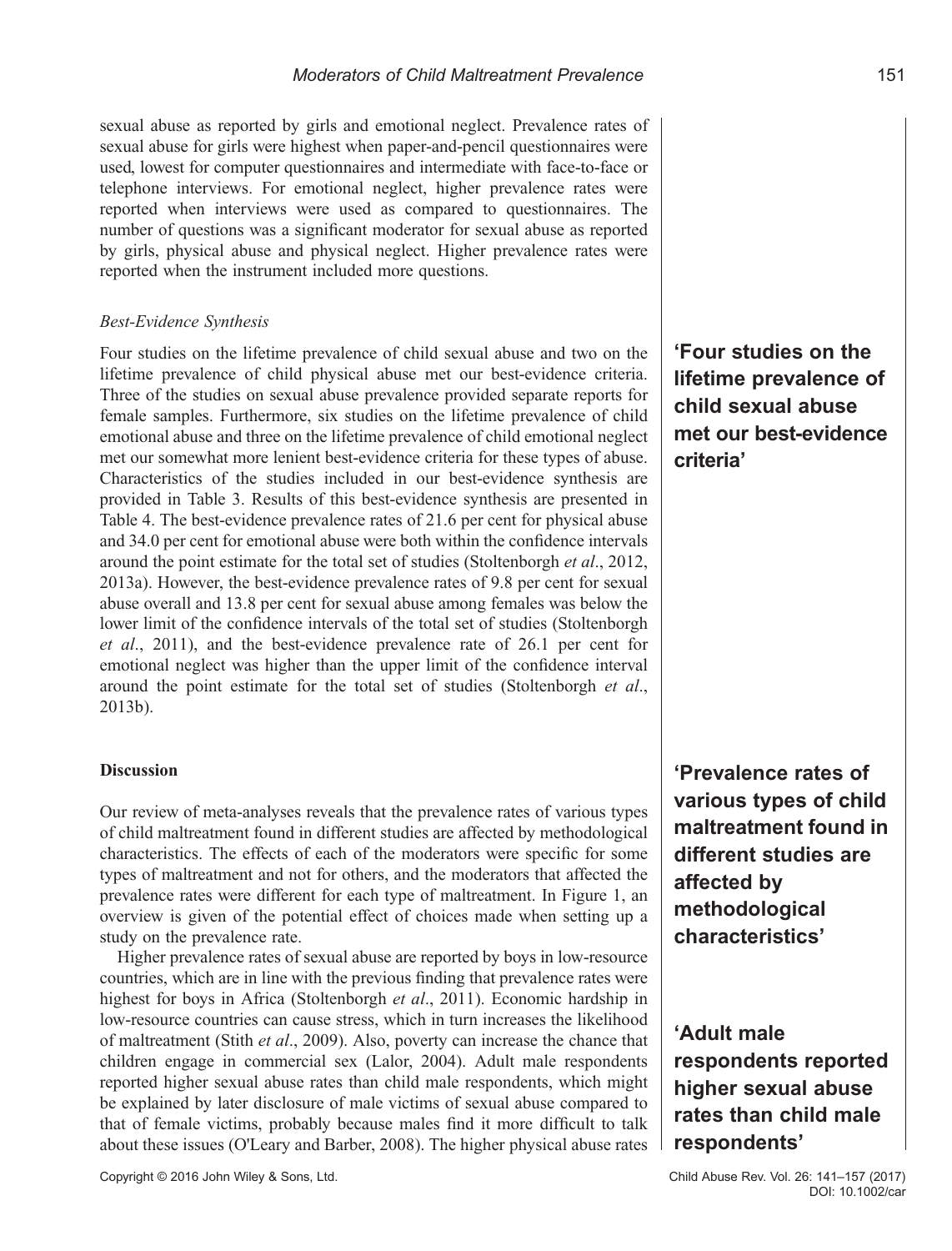|                                                                                                                                                                                                                                                                                                                                                                                                                                                                                                                                                                                                                         | Prevalence rate | Sample size <sup>a</sup> | Sampling procedure | Response rate <sup>b</sup> | Instrument validated           |
|-------------------------------------------------------------------------------------------------------------------------------------------------------------------------------------------------------------------------------------------------------------------------------------------------------------------------------------------------------------------------------------------------------------------------------------------------------------------------------------------------------------------------------------------------------------------------------------------------------------------------|-----------------|--------------------------|--------------------|----------------------------|--------------------------------|
| Sexual abuse <sup>c</sup>                                                                                                                                                                                                                                                                                                                                                                                                                                                                                                                                                                                               |                 |                          |                    |                            |                                |
| Ackard and Neumark-Sztainer (2002)                                                                                                                                                                                                                                                                                                                                                                                                                                                                                                                                                                                      | 12.5%           | 40020                    | Random             | 97%                        |                                |
| Akyuz et al. (2005)                                                                                                                                                                                                                                                                                                                                                                                                                                                                                                                                                                                                     | 2.5%            | 628                      | Modified           |                            |                                |
| Lodico et al. (1996)                                                                                                                                                                                                                                                                                                                                                                                                                                                                                                                                                                                                    |                 |                          | Random             | 89%<br>95%                 | <b>Ass</b>                     |
| - black female                                                                                                                                                                                                                                                                                                                                                                                                                                                                                                                                                                                                          | 23.4%           | 175                      |                    |                            |                                |
| - black male                                                                                                                                                                                                                                                                                                                                                                                                                                                                                                                                                                                                            | 9.8%            | 265                      |                    |                            |                                |
| - native American female                                                                                                                                                                                                                                                                                                                                                                                                                                                                                                                                                                                                | 27.5%           | 229                      |                    |                            |                                |
| - native American male                                                                                                                                                                                                                                                                                                                                                                                                                                                                                                                                                                                                  | 8.3%            | 265                      |                    |                            |                                |
| - white female                                                                                                                                                                                                                                                                                                                                                                                                                                                                                                                                                                                                          | 15.1%           | 2582<br>2708             |                    |                            |                                |
| $-$ white male                                                                                                                                                                                                                                                                                                                                                                                                                                                                                                                                                                                                          | 3.2%            |                          |                    |                            |                                |
| Sachs-Ericsson et al. (2005)                                                                                                                                                                                                                                                                                                                                                                                                                                                                                                                                                                                            | 6.7%            | 5877                     | Random             | 99%                        | Yes                            |
| Physical abuse                                                                                                                                                                                                                                                                                                                                                                                                                                                                                                                                                                                                          |                 |                          |                    |                            |                                |
| Ackard and Neumark-Sztainer (2002)                                                                                                                                                                                                                                                                                                                                                                                                                                                                                                                                                                                      | 13.1%           | 40020                    | Random             | 97%                        | Yes                            |
| Madu (2001) (female sample only)                                                                                                                                                                                                                                                                                                                                                                                                                                                                                                                                                                                        | 26.6%           | 321                      | Modified           | 99%                        | Yes                            |
| Emotional abuse <sup>d</sup>                                                                                                                                                                                                                                                                                                                                                                                                                                                                                                                                                                                            |                 |                          |                    |                            |                                |
| Akyuz et al. (2005)                                                                                                                                                                                                                                                                                                                                                                                                                                                                                                                                                                                                     | 21.5%           | 628                      | Modified           |                            | Yes                            |
| Khamis (2000)                                                                                                                                                                                                                                                                                                                                                                                                                                                                                                                                                                                                           | 16.4%           | 1000                     | Modified           | 89%<br>99%                 |                                |
| Madu (2001) (female sample only)                                                                                                                                                                                                                                                                                                                                                                                                                                                                                                                                                                                        | 69.6%           | 321                      | Modified           | 99%                        | 288                            |
| Madu (2003)                                                                                                                                                                                                                                                                                                                                                                                                                                                                                                                                                                                                             | 26.9%           |                          | Convenience        | 99%                        |                                |
| Meston et al. (1999) (non-Asian female only)                                                                                                                                                                                                                                                                                                                                                                                                                                                                                                                                                                            | 70.0%           | 391                      | Convenience        |                            |                                |
| Scher et al. (2004)                                                                                                                                                                                                                                                                                                                                                                                                                                                                                                                                                                                                     |                 |                          | Random             | 100%<br>71%                | Yes<br>Yes                     |
| - female                                                                                                                                                                                                                                                                                                                                                                                                                                                                                                                                                                                                                | 14.3%           | 618                      |                    |                            |                                |
| $-male$                                                                                                                                                                                                                                                                                                                                                                                                                                                                                                                                                                                                                 | 9.6%            | 349                      |                    |                            |                                |
| Emotional neglect <sup>d</sup>                                                                                                                                                                                                                                                                                                                                                                                                                                                                                                                                                                                          |                 |                          |                    |                            |                                |
| Fergusson and Horwood (1998)                                                                                                                                                                                                                                                                                                                                                                                                                                                                                                                                                                                            |                 |                          | Random             | 81%                        | $\frac{1}{2}$                  |
| - female                                                                                                                                                                                                                                                                                                                                                                                                                                                                                                                                                                                                                | 40.0%           | 515                      |                    |                            |                                |
| $-$ male                                                                                                                                                                                                                                                                                                                                                                                                                                                                                                                                                                                                                | 40.0%           | 504                      |                    |                            |                                |
| Stephenson et al. (2006)                                                                                                                                                                                                                                                                                                                                                                                                                                                                                                                                                                                                | 80.1%           | 1240                     | Random             | 89%                        | $\stackrel{\circ}{\mathsf{Z}}$ |
| Scher et al. (2004)                                                                                                                                                                                                                                                                                                                                                                                                                                                                                                                                                                                                     |                 |                          | Random             | 71%                        | Yes                            |
| - female                                                                                                                                                                                                                                                                                                                                                                                                                                                                                                                                                                                                                | 5.3%            | 618                      |                    |                            |                                |
| $-$ male                                                                                                                                                                                                                                                                                                                                                                                                                                                                                                                                                                                                                | 4.9%            | 349                      |                    |                            |                                |
| The studies of Ackard and Neumark-Sztainer (2002) and Akyuz et al. (2005) and three female subsamples from the study of Lodico et al. (1996) were included in the best-evidence synthesis of sexual<br>Based on power analyses, the minimal sample size was 160 for sexual abuse, 224 for physical abuse, 301 for emotional abuse, 210 for physical neglect and 231 for emotional neglect.<br>The upper quartile of the response rate started at 89% for sexual abuse, 90% for physical abuse, 95% for emotional abuse, 89% for physical neglect and 81% for emotional neglect.<br>abuse among females.<br>م<br>$\circ$ |                 |                          |                    |                            |                                |
| <sup>d</sup> More lenient criteria for emotional abuse and neglect were used to enable a set of studies to be included in the best-evidence synthesis.                                                                                                                                                                                                                                                                                                                                                                                                                                                                  |                 |                          |                    |                            |                                |

Table 3. Characteristics of studies included in best-evidence synthesis Table 3. Characteristics of studies included in best-evidence synthesis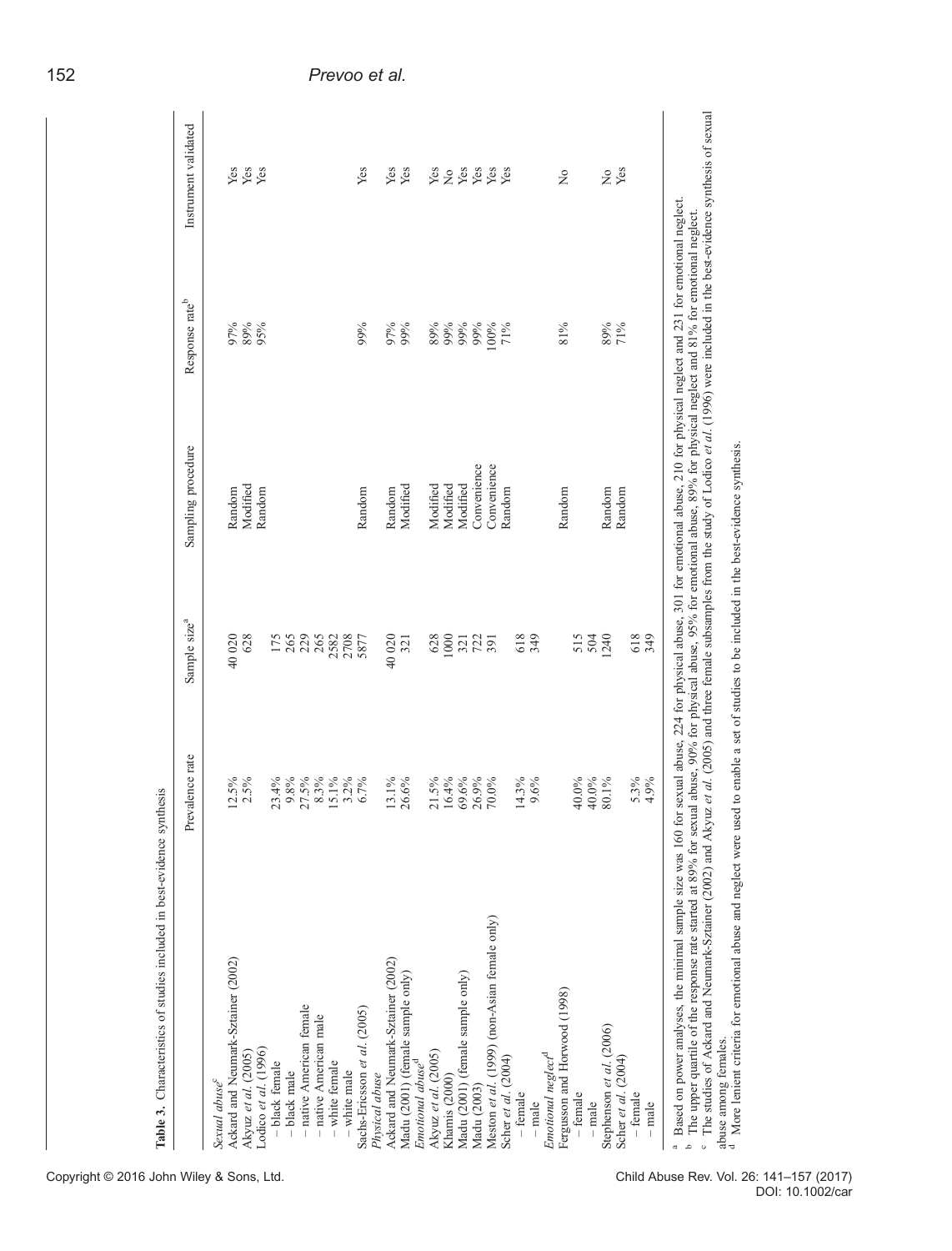|                            | Best-evidence synthesis             |                    | Overall meta-analyses <sup>a</sup> |                        |
|----------------------------|-------------------------------------|--------------------|------------------------------------|------------------------|
|                            | Best evidence based on <sup>b</sup> | Prevalence<br>rate | Prevalence<br>rate                 | $95\%$ CI <sup>c</sup> |
| Sexual abuse               | 4 criteria                          | 9.8%               | 11.8%                              | $10.0 - 13.8$          |
| Sexual abuse among females | 4 criteria                          | 13.8%              | 18.0%                              | $16.4 - 19.7$          |
| Physical abuse             | 4 criteria                          | 21.6%              | 17.7%                              | $13.0 - 23.6$          |
| Emotional abuse            | 3 out of 4 criteria                 | 34.0%              | 26.7%                              | 14.4-44.2              |
| Emotional neglect          | 3 out of 4 criteria                 | $26.1\%$           | 18.4%                              | $13.0 - 25.4$          |
|                            |                                     |                    |                                    |                        |

Table 4. Results of the best-evidence synthesis per type of maltreatment

<sup>a</sup> Stoltenborgh *et al.* (2011, 2012, 2013a, 2013b).<br><sup>b</sup> Best-evidence criteria: random sample, validated instrument, response rate in the upper quartile and large enough sample size based on power analysis.

 $CI =$ Confidence interval.



Note. Arrows with a grey shade indicate a more optimal methodology

Figure 1. Overview of the effect of choices in study design on the prevalence rate.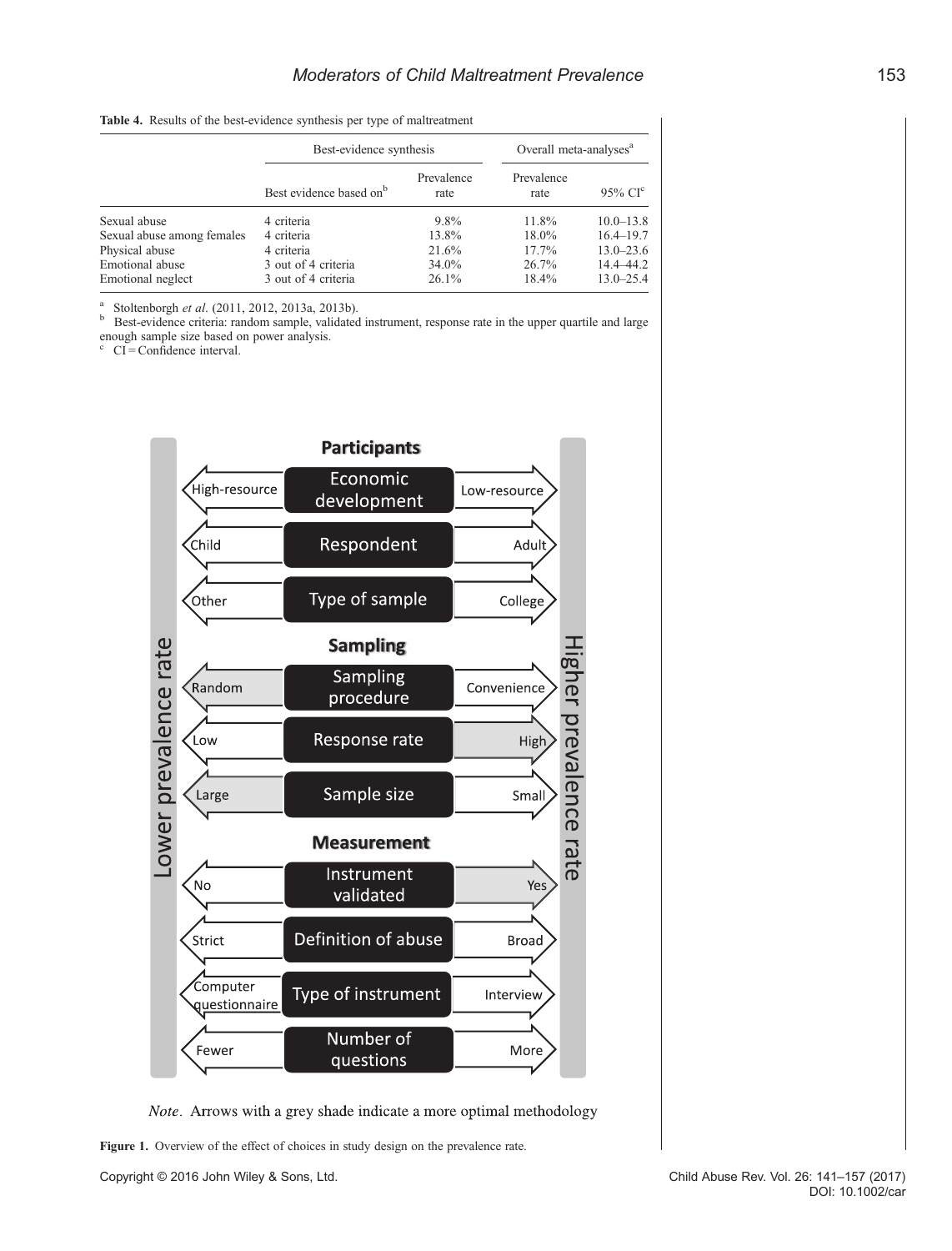of adult respondents compared to those of children might be explained by the fact that adults report about a longer period of time.

The higher prevalence rates of boys' sexual abuse, and physical abuse and emotional abuse in studies with college samples as compared to other samples are contrary to our expectations. Our expectations were based on the expected psychological health of the sample and their insight into the goals of the study. However, it might not be these factors but rather their willingness for disclosure which makes them distinct from the other samples and results in higher prevalence rates. The topic of their studies might also affect students' reports. However, many of the studies that used college samples did not report about the type of programme that the students were enrolled in, so the effect of this variable could not be tested.

The direction of moderating effects varied across the indicators of methodological quality. The moderating effects of sampling procedure and sample size both indicate that studies which are methodologically more sound (randomised samples and larger sample size) yield lower prevalence rates. By contrast, we found opposite effects for two other indicators of methodological quality, a high response rate and validation of the instrument. A high response rate indicates a more reliable reflection of the population, and validated instruments are expected to extract more reliable estimates of prevalence rates. Higher response rates were related to higher prevalence rates for all maltreatment types except physical abuse. This might be explained by a higher chance of including maltreatment victims when more effort is put into recruiting potential respondents who are more difficult to reach. The validation of the instrument was a significant moderator for physical neglect, with higher prevalence rates reported on validated instruments. This implies that the actual prevalence rate of physical neglect is higher than studies using non-validated instruments indicate. Results regarding the effect of methodological quality do not all point in the same direction, as can also be seen in Figure 1. Whether the rates found can be expected to be an over- or underestimation of the actual lifetime prevalence depends on the specific indicator of methodological quality. The results of our best-evidence synthesis, in which methodological quality was determined based on four indicators simultaneously, do not give a clear indication of the direction of the effect of methodological quality on prevalence rates either. For those types of maltreatment for which the prevalence rates found in best-evidence synthesis were outside the confidence intervals of the overall meta-analyses, a lower lifetime prevalence of child sexual abuse overall and among females and a higher prevalence of child emotional neglect were found with best-evidence studies.

The definition of abuse influenced the prevalence rates of girls' but not boys' sexual abuse. It might be that the types of sexual abuse that boys are more likely to become a victim are included in the narrower definition as well, whereas girls can be victims of a broader range of sexually abusive behaviours. This idea is also in line with the finding that girls report higher prevalence rates when more questions are used, whereas for boys the number of questions did not make a difference. The abuse definition also moderated the prevalence rates of physical abuse, but not emotional abuse. It is possible that verbal abuse, which was the indicator in most of the narrow definitions for emotional abuse, always occurs and other less common forms of emotional abuse co-occur with verbal abuse. The finding that the number of questions was not a significant

'The direction of moderating effects varied across the indicators of methodological quality'

'The definition of abuse influenced the prevalence rates of girls' but not boys' sexual abuse'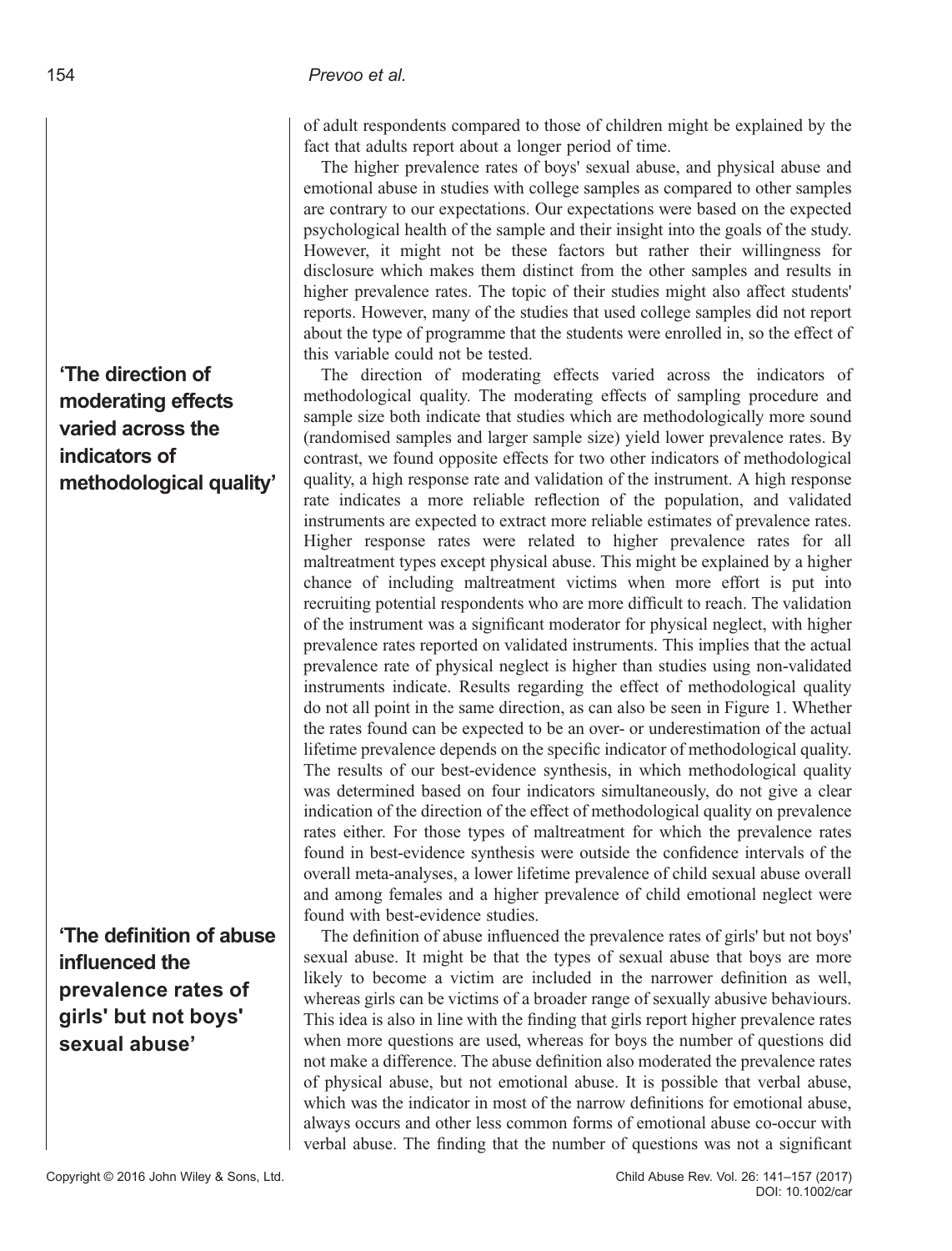moderator for emotional abuse further supports this idea. Lower prevalence rates of girls' sexual abuse were found when computerised questionnaires were used compared to interviews or paper-and-pencil questionnaires, and for emotional neglect when questionnaires were used compared to interviews. Girls may be less likely to report abuse experiences when the instrument format feels more anonymous. Still, these findings are somewhat puzzling and not in line with the absence of differences based on instrument types found in a previous study on the use of different assessment modes in research on child sexual and physical abuse (DiLillo et al., 2006). Despite the absence of differences in prevalence rates, this previous study did find differences in preferences. Computerised questionnaires were the most preferred format and participants who disclosed their abusive experiences in an interview indicated that they would have preferred another format. Future research is necessary to look into differences in the preferences of instrument types for different maltreatment categories and their effect on prevalence rates.

An important limitation of this review is the lack of power to look into the combined effects of methodological characteristics, for example, large samples from high-resource countries or randomised samples with a high response rate. However, in our best-evidence synthesis, we simultaneously took into account at least three indicators of methodological quality. By doing so, we provide an indication of the combined effect of at least some of the moderators that we tested.

Although previous research has shown that comorbidity of different types of maltreatment is common (e.g. Euser *et al.*, 2013), only very few studies included in the previous meta-analyses studied the lifetime prevalence of all types of child maltreatment simultaneously (Stoltenborgh et al., 2015). Overlap in prevalence rates can therefore not be distinguished in our current overview, which is a limitation of this review. The topic of comorbidity deserves more attention in future prevalence studies. In addition, participants' understanding of the definition used in the measurement instrument is an aspect that is hardly ever measured. Future studies should pay attention to this aspect to ensure valid measurement of abuse prevalence rates.

Three of the moderator variables – sample size, response rate and number of questions – were tested as continuous variables in meta-regression analyses for physical and emotional abuse and tested as categorical variables for sexual abuse and neglect. Because of these analytical differences the moderator effects of these variables are less easy to compare between types of abuse. Still, the significant effects of these moderator variables all point in the same direction, independent of whether categorical or continuous variables were used.

#### Future Directions

The overview of moderator effects found in various meta-analyses on the lifetime prevalence of child maltreatment shows that the wide range of prevalence rates reported in previous studies can partly be explained by differences in study characteristics. Most of these characteristics are under the control of researchers and findings regarding their effects on study outcomes can therefore provide improvement points for the design of future studies. The most reliable reports of the lifetime prevalence of child maltreatment can be collected in a study with a sound methodology, i.e. a study

'Girls may be less likely to report abuse experiences when the instrument format feels more anonymous'

'In our best-evidence synthesis, we simultaneously took into account at least three indicators of methodological quality'

'Comorbidity deserves more attention in future prevalence studies'

'The wide range of prevalence rates reported in previous studies can partly be explained by differences in study characteristics'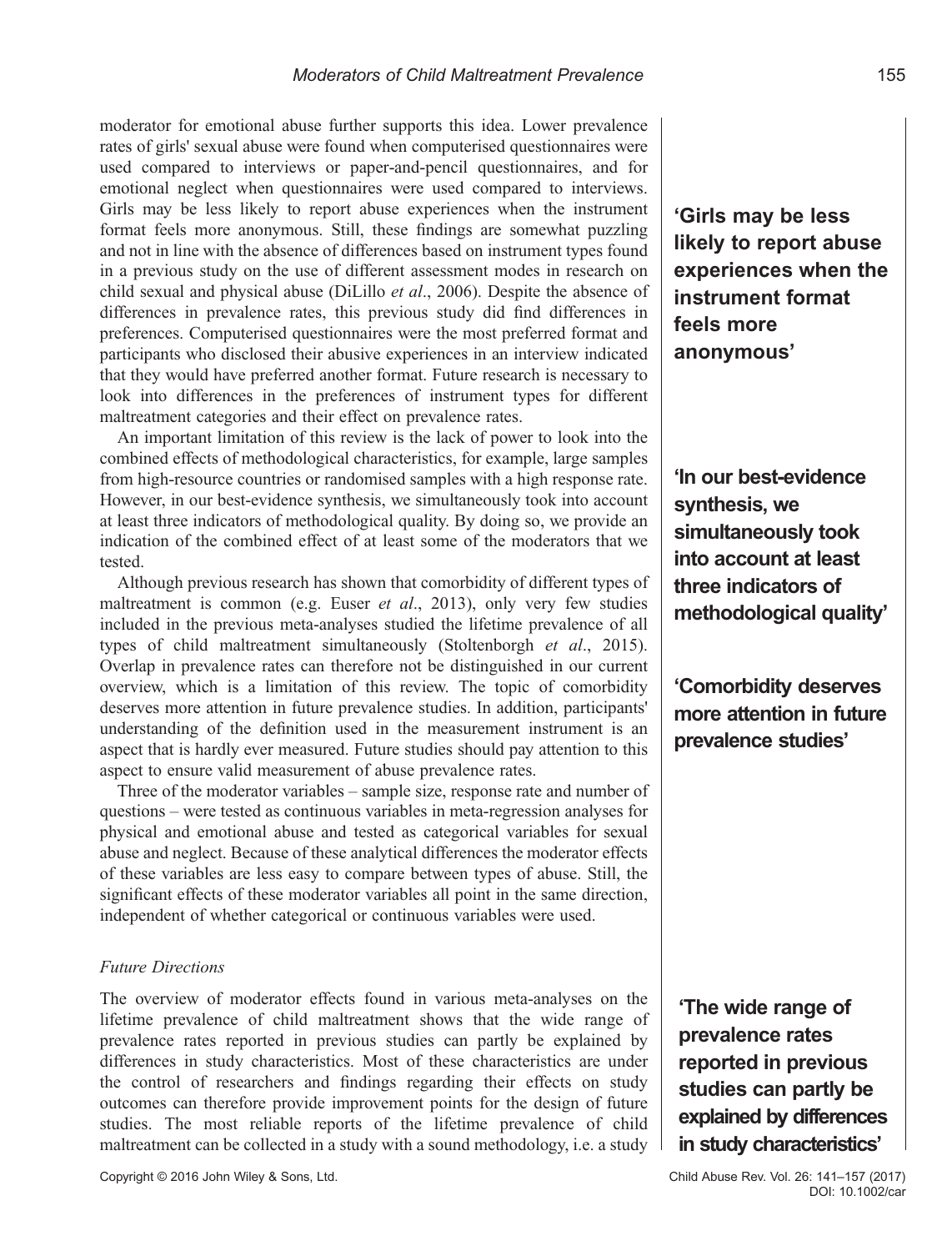#### 156 Prevoo et al.

with a large randomised sample in which a validated instrument is used and of which the response rate indicates that it provides a true reflection of the population. To enable comparisons of the lifetime prevalence of child maltreatment around the world, the use of the same definition operationalised in a specific and validated way is advisable.

#### Conclusion

The prevalence rates of child maltreatment are affected by methodological study characteristics. These features should be optimised in designs for future studies on the lifetime prevalence of child maltreatment. In addition, these moderators should be kept in mind in the interpretation of results of prevalence studies. The true lifetime prevalence of child maltreatment is hard to estimate, and perhaps impossible to measure, but knowing which factors influence the results of prevalence studies can help us to get as close to the actual lifetime prevalence as possible.

#### Acknowledgements

MJBK (VICI grant no. 453-09-003) and MHvIJ (SPINOZA prize) were supported by awards from the Netherlands Organization for Scientific Research.

#### References

- Ackard DM, Neumark-Sztainer D. 2002. Date violence and date rape among adolescents: associations with disordered eating behaviors and psychological health. Child Abuse & Neglect 26: 455–473.
- Akyuz G, Sar V, Kugu N, Doğan O. 2005. Reported childhood trauma, attempted suicide and selfmutilative behavior among women in the general population. *European Psychiatry* 20: 268–273.
- Bakermans-Kranenburg MJ, Van IJzendoorn MH, Juffer F. 2003. Less is more: Meta-analyses of sensitivity and attachment interventions in early childhood. Psychological Bulletin 129: 195–215.
- Barel E, Van IJzendoorn MH, Sagi-Schwartz A, Bakermans-Kranenburg MJ. 2010. Surviving the Holocaust: A meta-analysis of the long-term sequelae of a genocide. Psychological Bulletin 136: 677–698.
- Borenstein M, Rothstein HR, Cohen J. 2005. Comprehensive meta-analysis: A computer program for research synthesis. Biostat: Englewood, NJ.
- Borenstein M, Hedges LV, Rothstein HR. 2007. Meta-analysis: Fixed effect vs. random effects. Available: [https://www.metaanalysis.com](http://www.metaanalysis.com) [12 September 2013].
- Borenstein M, Hedges LV, Higgins JPT, Rothstein HR. 2010. A basic introduction to fixed-effect and random-effects models for meta-analysis. Research Synthesis Methods 1: 97–111.
- DiLillo D, DeGue S, Kras A, Di Loreto-Colgan AR, Nash C. 2006. Participant responses to retrospective surveys of child maltreatment: Does mode of assessment matter? Violence and Victims 21: 410–424.
- Euser EM, Van IJzendoorn MH, Prinzie P, Bakermans-Kranenburg MJ. 2010. Elevated child maltreatment rates in immigrant families and the role of socioeconomic differences. Child Maltreatment **16**: 63–73.
- Euser S, Alink LRA, Pannebakker F, Vogels T, Bakermans-Kranenburg MJ, Van IJzendoorn MH. 2013. The prevalence of child maltreatment in the Netherlands across a 5-year period. Child Abuse & Neglect 37: 841–851.
- Fergusson DM, Horwood LJ. 1998. Exposure to interparental violence in childhood and psychosocial adjustment in young adulthood. Child Abuse & Neglect 22: 339–357.

'Knowing which factors influence the results of prevalence studies can help us to get as close to the actual lifetime prevalence as possible'